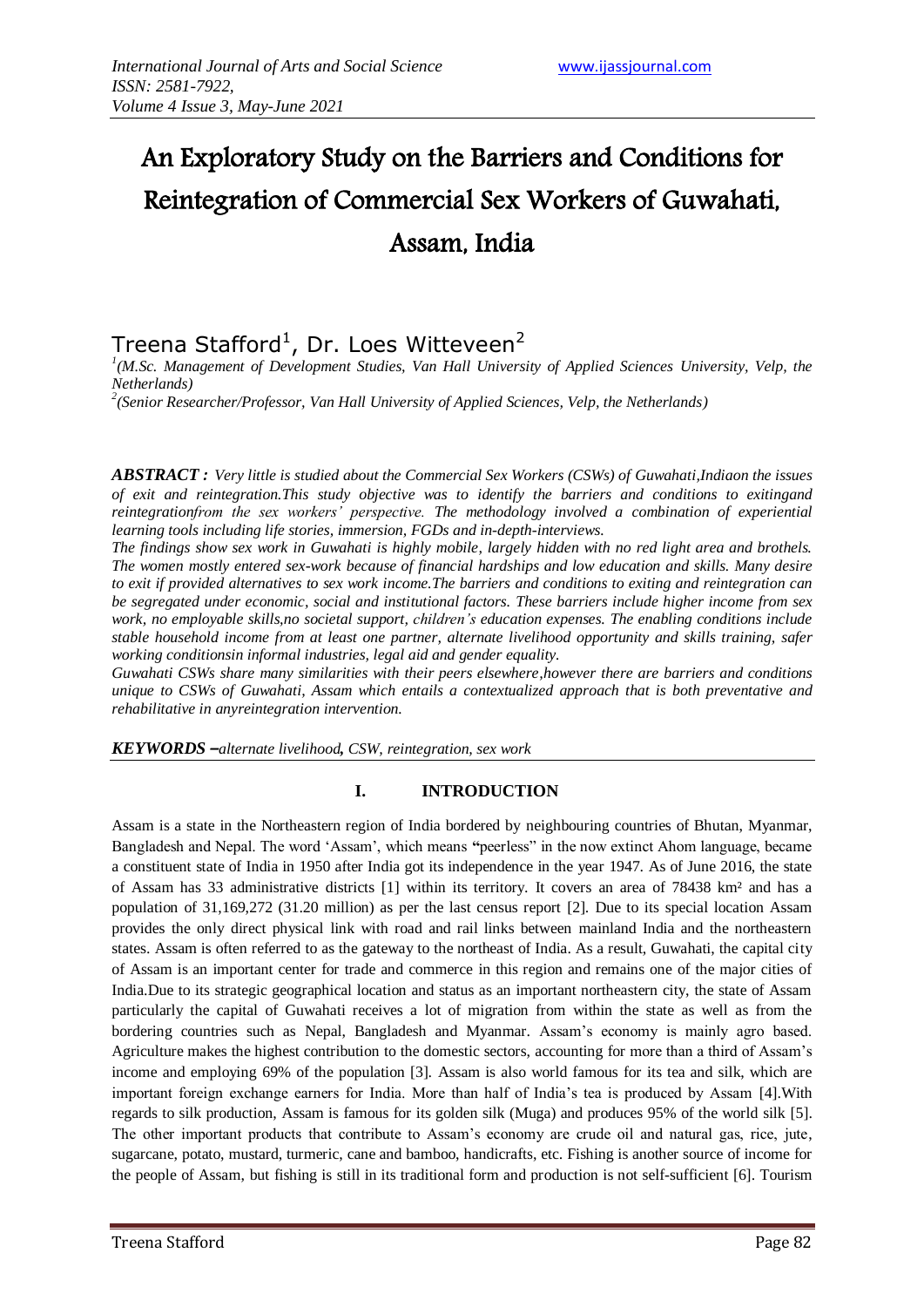also forms a part of Assam"s economy, Kaziranga National Park and Manas National Park, which are home to the one horned rhinoceros and world heritage sites, are part of the state. Even though Assam is rich in its natural resources, economic poverty is quite high in the state with about 32% of the state population falling below the poverty line (BPL) [7]. The city of Guwahati wherein the capital of Assam, Dispur is situated is the largest and fastest growing city of Assam, with an estimated population of 957,352 [2]. As a result of its strategic location Guwahati is the connecting gateway with road, air and rail links between the northeastern region and the rest of mainland India. Sharing porous borders with Nepal, Bhutan, Bangladesh and Myanmar, Assam has a high amount of internal and external economic migration with its share of negative consequences. Due to the porous borders, it provides an easy destination for the people from neighbouring countries to come in search for work even though most of them do not possess proper documentation to stay in India. Within these immigrants coming into Assam, are females who are either falsely promised jobs by scammers in India or are trafficked illegally mainly for the purpose of selling them into prostitution in India and abroad. In addition to illegal trade, reasons like economic hardship, unemployment, excess labour force etc. together with social, political, and environmental factors in the neighbouring countries contributing to the movement of people into Assam [8]. According to the National Crime Records Bureau in 2015, Assam had emerged as the trafficking hub of the country. With 1,494 cases in 2015, Assam accounts for 22% of the total reported cases of human trafficking across India [9]. The state also recorded the most child trafficking cases, which accounts for 38% of the national figures [9]. For the city of Guwahati, since it is the hub of many trading activities and an entry point for many commercial traders, prostitution in the city has been on the rise. The movement of truckers through the region also makes it a popular hub for sex workers to come to Guwahati in search of work and money. The increase in prostitution in this region is mainly considered to be an expression of a complex socio-economic fermentation that the region is reeling under (NMAP, 2016). Assam is a low HIV prevalence state as compared to the other six high HIV prevalence north east states in India. However the adult HIV prevalence in the state has been steadily increasing from 0.04 % in 2007 to 0.06% in 2015, whereas the rates in the other states are on a declining trend [10]. According to a report by Assam State AIDS Control Society, there are several causes leading to this increase in HIV prevalence. Firstly, Assam is the gateway to the northeastern states and surrounded by three high prevalence states of Manipur, Mizoram and Nagaland. Secondly, a large number of female migrants from neighbouring states and countries, many of them illegal migrants are coming in search of work and getting involved in risky behaviour favourable for HIV transmission The report also states that HIV/AIDS epidemic in the state is concentrated among the high risk group populations of female sex workers (FSWs), men having sex with men (MSM) and injecting drug users (IDUs) [11], which makes it extremely important that the disease needs to be stopped from spreading more and that the communities involved be made aware of the health risks involved.

#### **Purpose of the study**

A study conducted by the Ministry of Women and Child Development, Govt. of India [12], estimated the numbers of commercial sex workers (CSWs) in the state of Assam at around 52,625. In Guwahati city alone, the number of CSWs currently reached by the HIV targeted intervention program is about 800, according to the Assam State AIDS Control Society (ASACS), the state nodal agency for HIV prevention. The actual number may behigher since many hide their identity by not openly disclosing about their profession because of the taboo and stigma associated with sex work profession. Since sex work as a profession involves many kinds of risks, including health risks, and the women involved in this profession are looked down upon by the society and highly stigmatised and excluded from the mainstream society, the study wanted to look into the various barriers that compels CSWs to be in the profession and the enabling conditions that would help their reintegration with the mainstream society.

#### **Significance of the study**

At the moment, there is a knowledge gapabout the CSWs of Guwahati owing to the sex work profession being considered an anti-social activity which cannot be discussed openly, and sex and sexuality a taboo topic in Indian society. Till date any interest in the sex workers of Guwahati has been only in relation to HIV/AIDS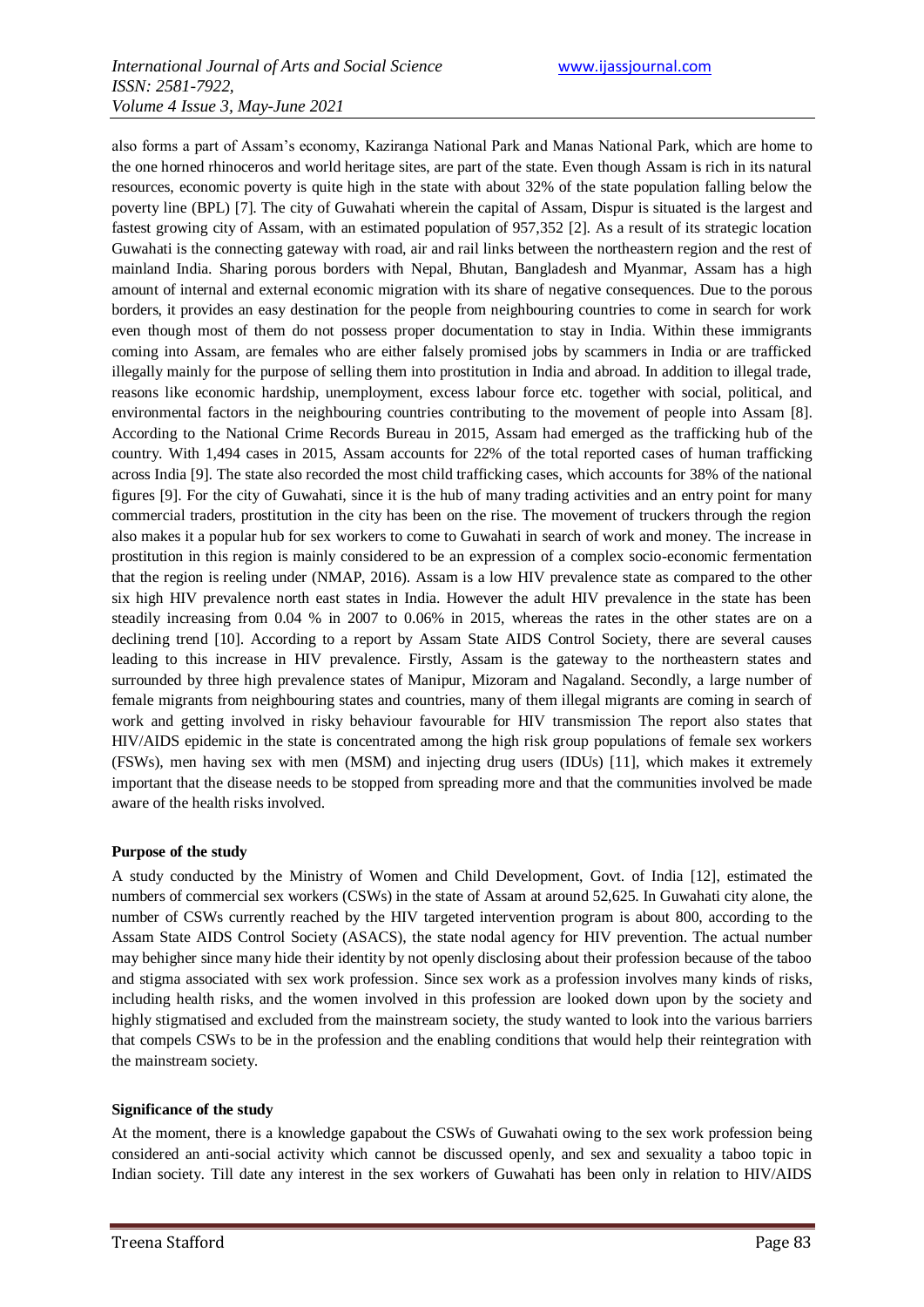prevention andintervention against human trafficking. There is an absence of studies done on the CSWs in Guwahati particularly on the issues of exiting, reintegration and alternate livelihoods. The literatures currently available are national estimates of HIV prevalence amongst this population and their relatively higher risk and vulnerability to HIV and sexually transmitted diseases (STDs) as captured by the national HIV estimates.

#### **Scope of the study**

The study looked at the lives of CSWs of Guwahati to gain an insight into their lives with a focus on their initiation to sex work, their reasons for staying in the profession and their opinions about exiting from the profession. The study also tried to explore alternate livelihood options that could be made available for this group of socially excluded women if they so wished to exit from the profession. The sex work profession involves a lot of risks including health, violence, ostracization. Therefore the study was also important to highlight and document these issues to sensitize the larger public towards the plight of these marginalized population.

### **II. REVIEW OF LITERATURE**

#### **Prostitution and Commercial Sex Work**

Weitzer [13] defines a sex worker as a person who provides sex, sexual stimulation or erotic services in exchange for cash or goods. Sex work is a term used to describe a wide range of activities relating to the exchange of money (or its equivalent) for a provision of a sexual service [14]. The term "sex work" has been adopted as it is free of complicated, derogatory and sexist connotations which are more commonly associated with the term 'prostitute' [15]. In India sex work is consensual sex between the two individuals of legal age above 18 years of age and receiving money in exchange for sexual activities [16]. India has an equal mix of brothel and non-brothel based sex work [17]. Brothel based sex workers are among the groups based in red light areas and elsewhere, and include those who engage in sex work as their profession for economic survival, as well as workers who have been sold or trafficked into prostitution [18]. Non –brothel based sex workers include groups such as home based and mobile sex workers who are hidden to the general public [19]. Women make up the majority of the sex work population [14].

In India sex work is not treated as work, but as a dirty and immoral lifestyle threatening act to taint the "innocent" public [20], although sex work or prostitution has been referred to in abundance in the Indian Vedas and the Puranas as an organised, established and necessary institution. In the post-Vedic era the custom of devadasi (servants of God) system came into practice. Today, the word "devadasi" is a euphemism for referring to a woman engaging in sex work in the name of religious tradition [20]. Sex work or the exchange of sexual services for money, is legal in India [21]. However a number of related activities including soliciting in public place, kerb crawling, owning or managing a brothel, prostitution in hotel, child prostitution, pimping and pandering are illegal in India [21] This dual approach towards commercial sex work as reflected in the Indian law makes the status of prostitution in India quite complex and ambiguous leaving the sex worker vulnerable to harassment, extortion and violence from both the law enforcing agencies as well as the customers. The risk of contracting Sexually Transmitted Diseases (STDs) is always present for women involved in commercial sex work where they are in contact with customers from various strata of the society, with various kinds of demands and it makes them highly vulnerable. In a study done on sex workers in India, it was found that the customers of the commercial sex workers would often pay them less if the sex workers insisted them on using of protection [22]. An article in The Guardian [23], wrote about husbands of most sex workers being unaware that their spouses were in the profession while there were also husbands who were involved in contacting customers for their wives. In the literature there has been found mention of sugar-daddies or "adult males who exchange large amounts of money or gifts for sexual favors from much younger women", especially in the context of African countries, however that is sometimes wrongly assumed as commercial sex work [24]. There are also studies where it has been found that pimps or madams (a term used for female pimps) would be engaging women for sex work and would be collecting part of the earnings. A study [25]found that low-priced sex workers ("streetbased"") retain over 90% of their earnings, while higher priced suppliers utilizing more sophisticated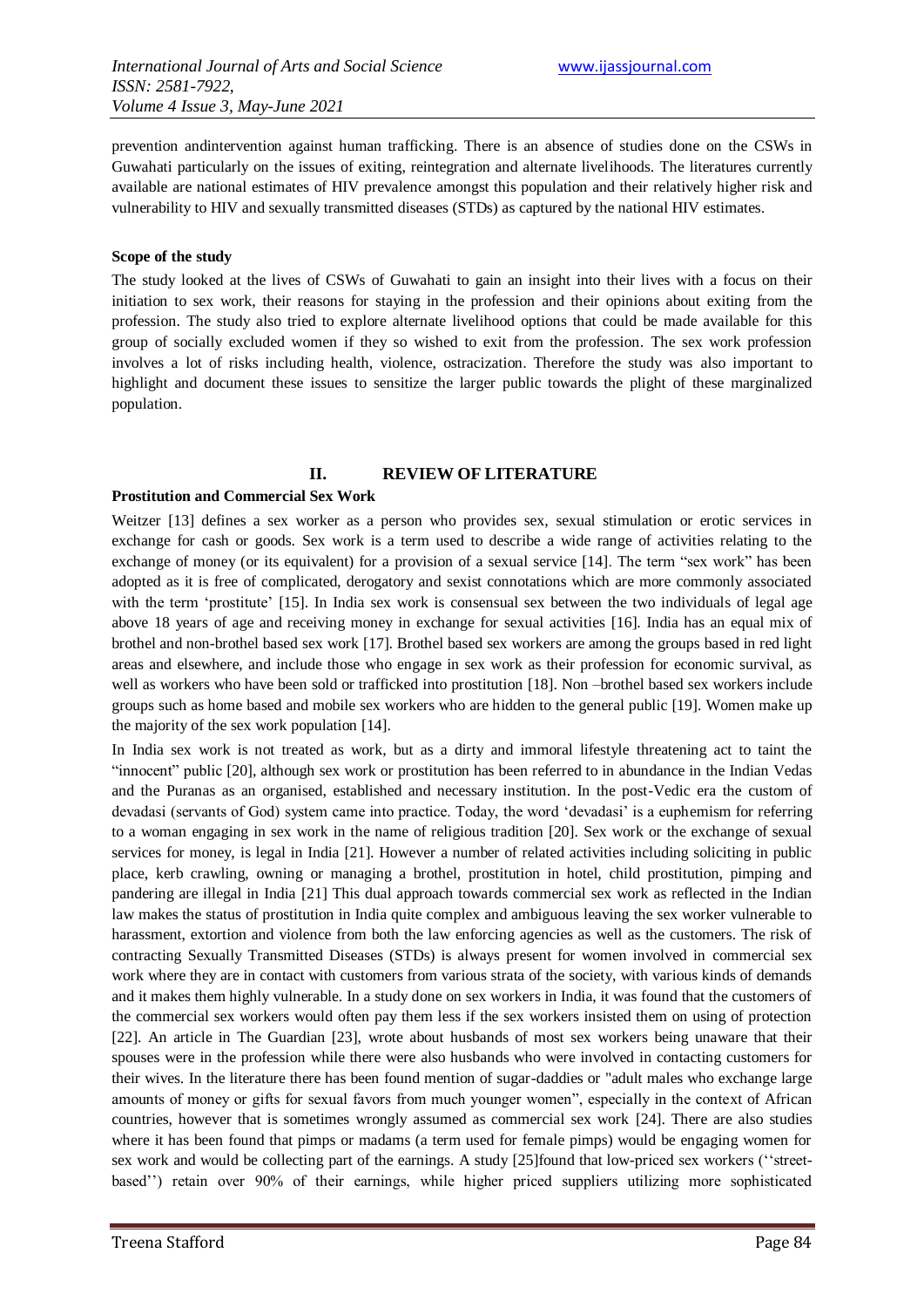intermediaries often saw up to 50% of their earnings extracted. Frequently sex workers face harassment and violence when trying to protest or break free from their pimps. In a study by [26], on Vancouver women inprostitution, 75% had suffered physical injuries from the violence in prostitution. These included stabbings and beatings, concussions and broken bones (broken jaws, ribs, collarbones, fingers, spinal injuries, and a fractured skull), cuts, and black eyes. Many had their heads slammed against walls and against car dashboards. The customers and pimps regularly subjected the sex workers to extreme violence when they refused to perform a specific sex act [26].In India in spite of the recognition to prostitution in the Indian religious books, post Vedic Indian society and the Indian legal system, the sex workers in India do not get respect and recognition from the society at large. In line with studies mentioned above many of them become victims of sexual violence, abuse and exploitation at the hands of pimps and madams as well as police and government officials. This study works on the premise that similar to sex workers around the world, sex workers in India also suffer extreme marginalisation at economic, political, social and symbolic levels.

Throughout the literature economic needs and coercion are mentioned as the primary motivating factors for entering into sex work [27]. When interviewed, sex workers across settings express desire for alternative forms of employment, but lacked the skills to find another job [28]. It seems arguable to state that many sex workers entered into sex work because they were victims of extreme poverty or sex trafficking, and it was not their first choice of livelihood. Poverty and limited options are the most-cited reasons for entering sex work, affecting risk in direct and indirect ways. [29]. For many of these women with a background of poverty and low education, sex work is perceived to be an "easy" way out of their deplorable economic condition. Compared to commercial sex work, few other jobs offer the same advantages for women, including ease of entry, ready market and higher earnings than any other job these women could find [30].

India is a highly stratified society in many ways but caste and religion is no bar when it comes to sex work. In a country where women are rarely in control of their own finances, all classes of women can find themselves forced to turn into sex work. Many of these women have been widowed or divorced and find themselves barred from other forms of employment. Others may be single or married, but work in secret to supplement their family's meager income [23]. According to [22], in her study paper where she interviewed sex workers in India, one of the respondents replied that in recent times girls are coming to the profession on their own choice. According to [31], "the absence of social security and the impact of urbanisation were leading to a situation in the North Eastern states where women had to fend for themselves in this manner. We are recognising the problem now though it existed for a while. Ours was a purely agricultural society and the sudden impact of modernisation, migration to cities has led to the disorientation of the joint family. It is also the emerging problem of single women: How to survive without a partner." [31].

#### **Reintegration and Rehabilitation**

Reintegration and rehabilitation have in recent years been a central approach of NGOs and INGOs in places such as Nepal as it has been found essential to the issue of girl trafficking. [32] imply the term reintegration to refer to the process of reunification of the trafficked returnees with family members. Reintegration also incorporates support to the trafficked returnees so as to make them economically viable and socially acceptable. According to[33] 'reintegration' refers to renewed reunion or incorporation with a social unity. In the case of reintegration of victims of sex trafficking, it aims at assuring some minimum social acceptance and protection against discriminatory social treatment ensuring victims would have access and control over resources as other members of the respective society [34]. Social reintegration is also a term that has been used in the area of drug dependency treatment. According to the European Monitoring Centre for Drugs and Drug Addiction, "social reintegration" means "any social intervention with the aim of integrating former or current drug users into the community". It has three main pillars which are housing, education and employment (vocational training). Further, supportive measures to overcome personal and structural level barriers to obtain employment, to increase personal employability are recognised as key to social reintegration. Social reintegration therefore also includes all those activities that aim to develop human, social, economic and institutional capital including counseling, leisure activities etc. [35].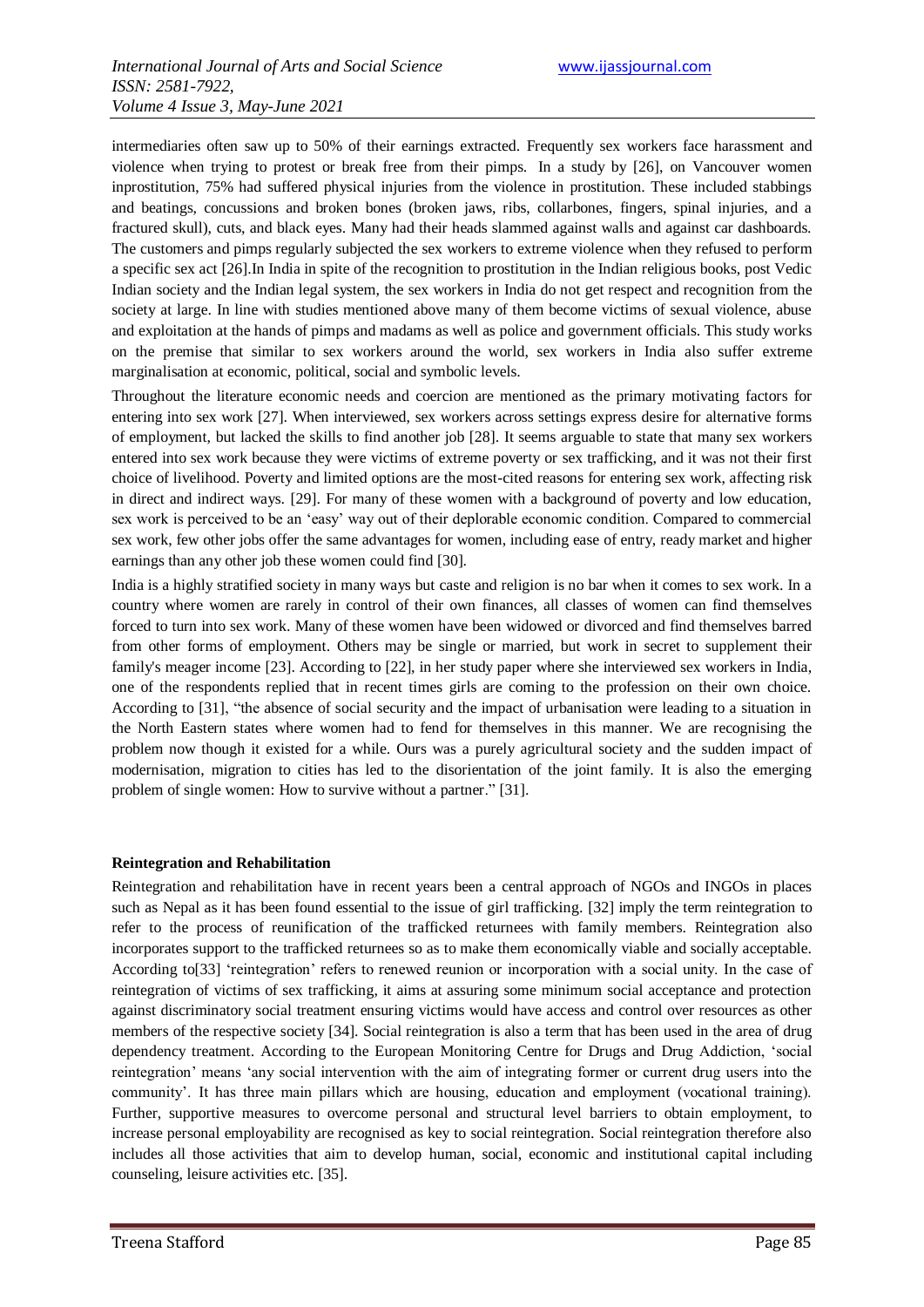Despite the economic benefits of sex work, many sex workers desire to exit and reintegrate back into society due to the hardships involved with the profession [36]. These include hardships such as physical and sexual violence, substance abuse, low self-esteem, inequitable work environments, risk of disease, exhausting workinghours, poverty, degradation, and marginalization by society. The birth of a child also acts as a catalyst in a sex workers life for her decision to leave sex work [37].The literature on pathways to exiting describes exit from sex work as a process not an event. But it provides some pointers as to how changes in circumstances can act as a springboard for exiting. While sex workers often "take breaks" and frequently come back because of financial needs, there can be "turning points", these can be fortuitous events that alter the balance of play (a new relationship for instance), or "crisis" situations (such as violence or losing children into care) [38]. But it is also true that not everyone wants to exit the profession or is into sex work profession because of coercion or exploitation, but sometimes on their own choice as well. In a study article published in the Canadian Press, 2017, it was reported that while a third of sex workers who were surveyed entered the industry due to "critical life events" such as abuse or neglect; it was more surprising to find that a quarter found the work appealing. On the issue of alternative livelihood, literature has also shown that strategies or options such as micro-finance can help CSWs to exit and reduce their financial dependency on sex work. In a study in Kenya offered micro-loans after requests came from the sex workers themselves. This study introduced micro-finance and assessed the individual effects of adding micro-enterprise services into an existing HIV intervention program. The findings showed that two-thirds of the study participants had operational business by the end-line survey while nearly half of the participants reported to have stopped sex work. There was also reduction in self- reported average weekly number of sex partners. The study further reported that micro-enterprise may empower CSWs by giving them an alternative livelihood when they wish to exit or reduce reliance on sex work [27]

#### **Research Objective**

The objective of the study was to gain insight intothe lives of CSWs in Guwahati Assamto be able to identify the barriers and enabling conditions to exitfrom sex work and their reintegration into the mainstream society and to come up with alternative livelihoodintervention strategies based on the findings

#### **Research Questions**

- 1. What is the current profile of CSWs and the sex work industry in Guwahati?
- 2. What are the barriers to reintegration for the CSWs of Guwahati?
	- (a) What are economic barriers to reintegration of CSWs of Guwahati, Assam?
	- (b) What are social barriers to reintegration of CSWs of Guwahati, Assam?
	- (c) What are institutional barriers to reintegration of CSWs of Guwahati, Assam?
- 3. What conditions may support reintegration for the CSWs of Guwahati?
	- (a) What are economic conditions that will support the CSWs to exit and re-integrate?
	- (b) What are social conditions that will support the CSWs to exit and re-integrate?
	- (c) What are institutional conditions that will support the CSWs to exit and re-integrate?
- 4. What is the best approach to understand the process of exit and reintegration of CSWs?

#### **III. METHODOLOGY**

#### **Research Design**

The research design used was participatory as it allows the use of innovative methodologies to elicit more complex and diverse realities of a problem and capture the multi-dimensionality and commonalities [39].The majority of studies focusing on sexual exploitation and sex work have utilized a qualitative approach which requires nonrandomized sampling strategies, as these kind of studies generally aim to uncover phenomena and understand processes that would be lost in quantitative design [40]. Participatory research aims to combine investigation, education, and action while taking measures to enable participation of "oppressed and ordinary people in the problem posing and solving" [41]. Face to face experiential learning is one of the approaches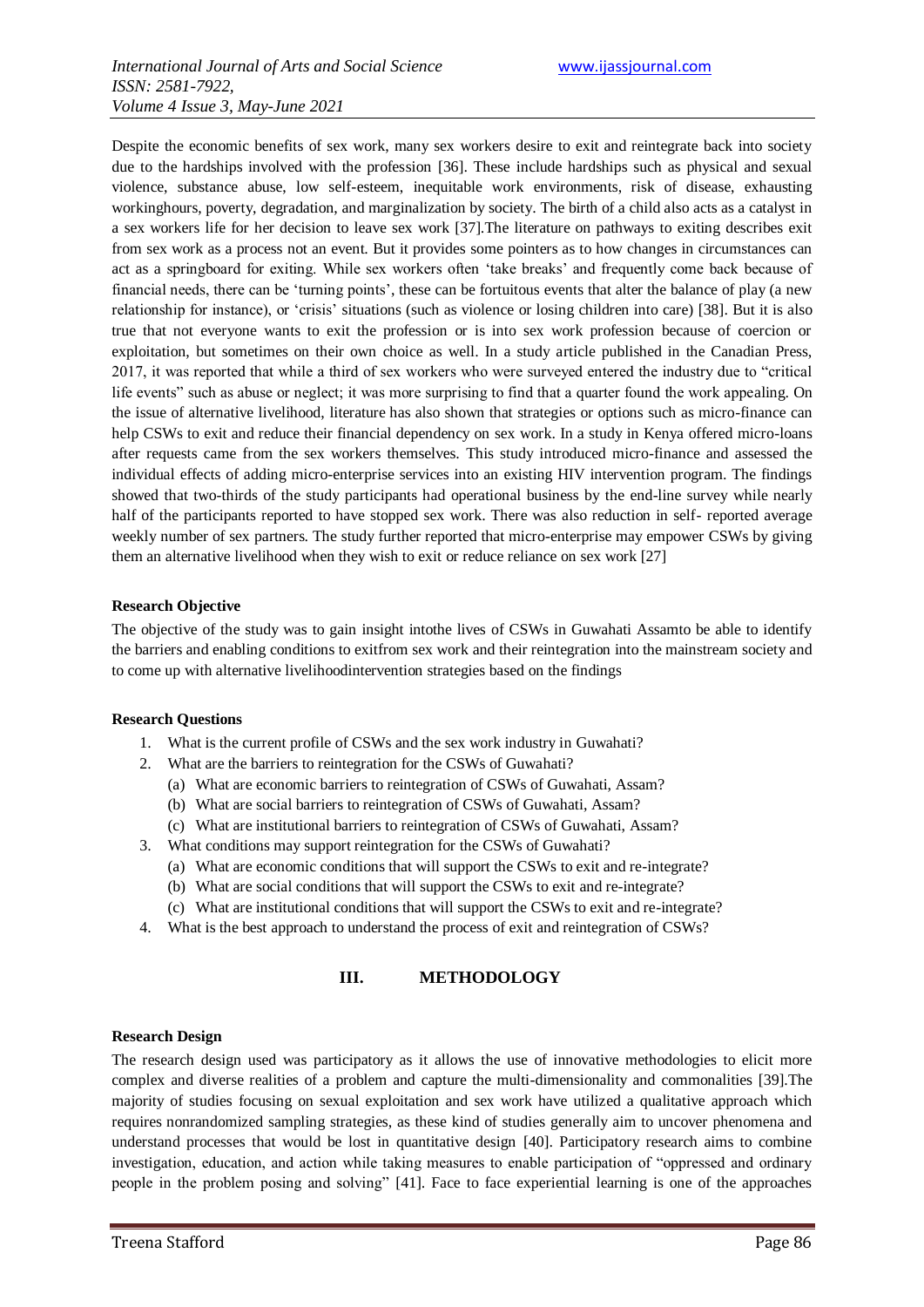within participatory approaches. Face to face experiential learning has three main forms namely life stories, immersions and total participatory research [39]. For answeringthe research questions life story and immersion methods as well as focus group discussions and semi structured interviews with key informants, were utilized to achieve the research objectives.

#### **Data Collection**

The data collection was conducted between for a period of 2 months. In order to be able to access the CSWs, a peer leader was recruited as the initial participant through the local NGO implementing an HIV Intervention program. For the life stories, in-depth interviews and FGDs were conducted. Telephonic interview was also used with an ex-CSW as she was not available for a face to face interview. For the immersion experience, and to gain insight into the living and working conditions, the researcher spent time with the CSWs, followed the peer leader during her outreach work as well as met with the CSWs in the field. Photos of these sites as well as the houses of the CSWs, which would inform about general aspects of the sex industry to outsiders, were taken with permission of the CSWs. For other key informant interviews, such as managers of other local NGOs, vocational institutes, Director of Ujjawalacentre for trafficked women were contacted by taking appointments by mail or phone.During data collection, Assamese (the local language) was used as the working language, as well as Hindi (official language of India) for those who were more comfortable with Hindi. During the data collection process, a research assistant assistedthe researcher in recording and note taking as well as toensure the safety of the participants and researcher. For data collection, a voice recorder was used after obtaining permission and transcripts done after every discussion session. Additionally, field notes and observations were also captured by boththe researcher and assistant.

#### **Data Analysis**

For analysis of life stories/case stories, the data analysis process followed was the five different forms of analysis and interpretation for case study research as given by [42]. The first step involved thorough description of all aspects of the case as whole. This included details of the participants to the study, the work places, dynamics and conditions of sex work, perceptions and attitudes. The second step involved categorical aggregation, coding and interpretation of the collected data from transcripts. The third step of analysis involved direct interpretation of any data that did not fit into the previous categorizations. The fourth step involved reviewing all the data to specifically identity reoccurring patterns. The fifth step involved naturalistic generalization of the data as a whole.

#### **IV. RESULTS/FINDINGS**

This section presents the findings of my study starting with a description of the current profiles of CSWs and the sex work industry in Guwahati, Assam and the sections following are presented according to the barriers and conditions to reintegration of CSWs in Guwahati, Assam.

#### **Description of CSWs and Sex Industry**

The participants of the study mostly belonged to the state of Assam. They were from the neighbouring periphery areas around Guwahati or from other districts of Assam as part of in-migration. One of the study participants was originally from Bihar which is another state in India and she had come to Guwahati with her husband after her marriage. The ethnicities of the respondents were Assamese, Bengali and Bihari. The age group of the participants ranged from 33 years – 50 years. The educational qualification of the study participants was below class 10 standard, some illiterate and one of them studied till class 12. Most of them were married but there were few study participants whose husband had died, separated or divorced and one of the study participants was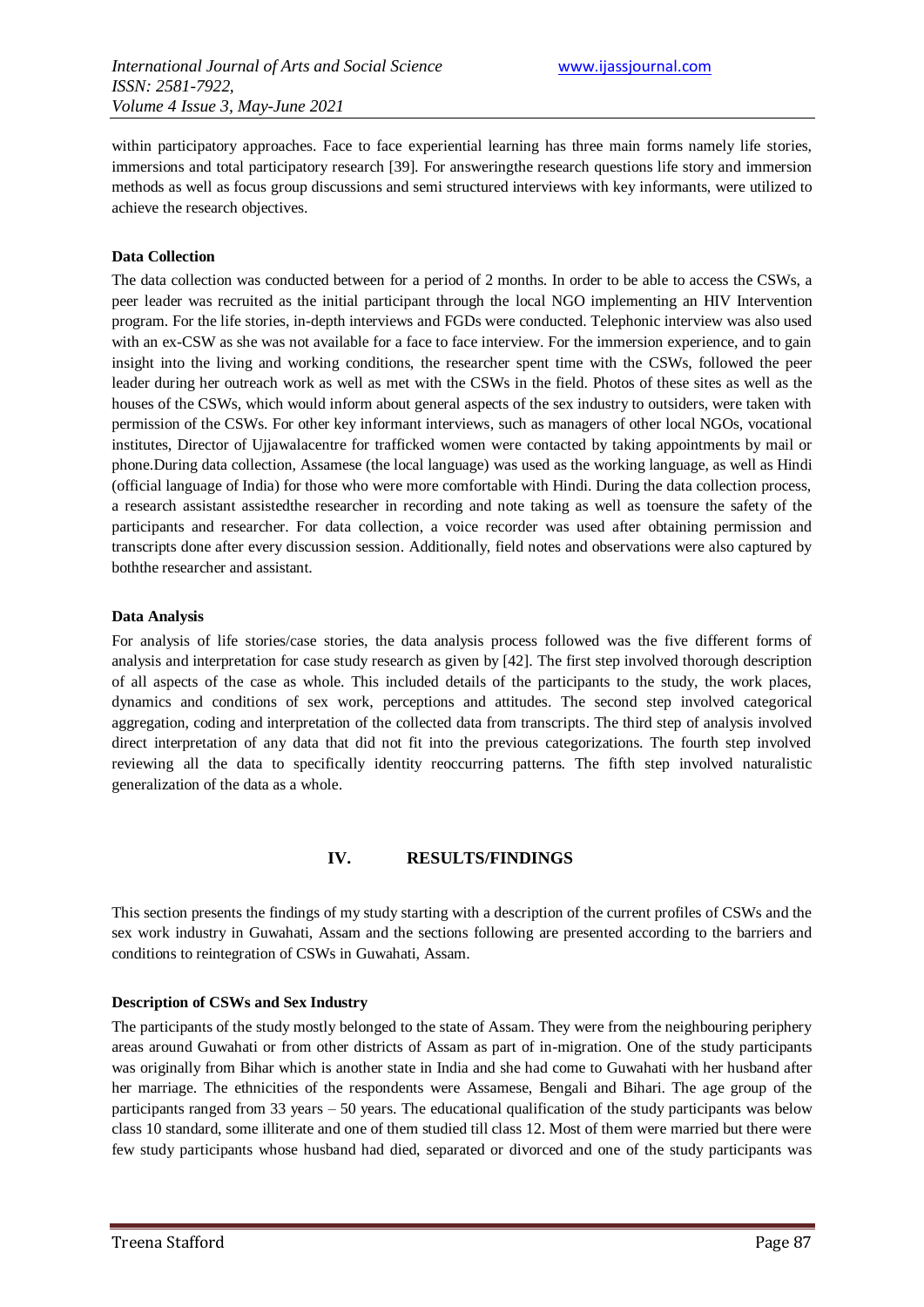unmarried. Their family sizes in general comprised of the husband and 2-3 children. A brief profile of the study participants is provided in Table 1.1 and Table 1.2

| N <sub>0</sub> | Name<br>*(Pseudonym) | Age                   |    | Religi<br>on | Ethnicity | Place of origin     | Jobs tried/currently doing                                                                                                                   |
|----------------|----------------------|-----------------------|----|--------------|-----------|---------------------|----------------------------------------------------------------------------------------------------------------------------------------------|
| $\mathbf{1}$   | Nilima               | $\blacktriangleright$ | 35 | Hindu        | Assamese  | Nalbari, Assam      | clerk,<br>worked<br>wine<br>Court<br>in<br>roles<br>plays<br>small<br>in<br>company,<br>theatres<br>TV<br>Assamese<br>and<br>local<br>series |
| $\overline{2}$ | Afsana               | $\blacktriangleright$ | 38 | Musli<br>m   | Bengali   | Patsala, Assam      | working as Hospital patient attendant,<br>ferrying massaging items                                                                           |
| 3              | Arifa                | $\blacktriangleright$ | 40 | Musli<br>m   | Assamese  | Mangaldai,<br>Assam | Owned pan shop, owned a bus                                                                                                                  |
| $\overline{4}$ | Anima                | $\blacktriangleright$ | 40 | Hindu        | Assamese  | Guwahati, Assam     | Owned small<br>shop,<br>working in<br>tailoring shops                                                                                        |
| 5              | Kushi                | $\blacktriangleright$ | 50 | Hindu        | Bihari    | Bihar(other state)  | Working as maid, sells chana(snacks)<br>in school with husband                                                                               |
| 6              | Rumi                 | $\blacktriangleright$ | 35 | Hindu        | Bengali   | Dhubri, Assam       | Owned pan shop and small hotel in<br>ISBT, Working as maid now                                                                               |
| $\tau$         | Aruna                | $\blacktriangleright$ | 35 | Hindu        | Bengali   | Guwahati, Assam     | Worked as daily wage labour, into<br>selling of small clothing items and<br>making baskets                                                   |
| 8              | Ritu                 | $\blacktriangleright$ | 35 | Hindu        | Assamese  | Tihu ,Assam         | Worked as patient attendants<br>at<br>hospital, works as maid in houses                                                                      |
| 9              | Munmi                | $\blacktriangleright$ | 40 | Hindu        | Bengali   | Kokrajhar, Assam    | Worked in hotel and as maid earlier,<br>does not work anymore.                                                                               |
| 10             | Nabia                | $\blacktriangleright$ | 30 | Musli<br>m   | Bengali   | Dhubri, Assam       | Worked as maid but now into sex<br>work full time                                                                                            |
| 11             | Rukia                | $\blacktriangleright$ | 40 | Musli<br>m   | Bengali   | Boko, Assam         | Owned spices shop, works as maid<br>and cleaners at godown                                                                                   |
| 12             | Rabia                | $\blacktriangleright$ | 35 | Musli<br>m   | Bengali   | Barpeta, Assam      | Works as maid and godown cleaner                                                                                                             |
| 13             | Shargun              | $\blacktriangleright$ | 25 | Musli<br>m   | Assamese  | Mangaldai,<br>Assam | Ex sex worker, currently working as<br>Counsellor                                                                                            |

The CSWs in Assam can be categorized broadly into the high level CSWs and the low level CSWs. The high level CSWs earn higher amount of income and are mostly dealing with the affluent of the society, e.g. politicians, business man, government service holders, tourists, etc. The low level CSWs mostly deal with the other strata of men in the society for e.g. daily wage labourers, truckers, small business men, cycle rickshaw pullers, taxi drivers, small shop owners etc. The income of this section of CSWs is lower in comparison and the older CSWs may also continue to supplement their income by doing other manual jobs along with sex work.

| No | Name   | Age | Religion | Ethnicity | Place of origin | Jobs tried/currently doing |
|----|--------|-----|----------|-----------|-----------------|----------------------------|
|    | Binita | 25  | Hindu    | Assamese  | Morigaon, Assam | Full time CSW              |
|    | Dolly  | 25  | Hindu    | Assamese  | Morigaon, Assam | Full time CSW              |
|    | Pinki  | 20  | Hindu    | Assamese  | Guwahati, Assam | Full time CSW              |
| 4  | Jutika | 30  | Hindu    | Assamese  | Morigaon, Assam | Full time CSW              |

**Table 1.2: Profile of CSW details for Focus Group Discussion**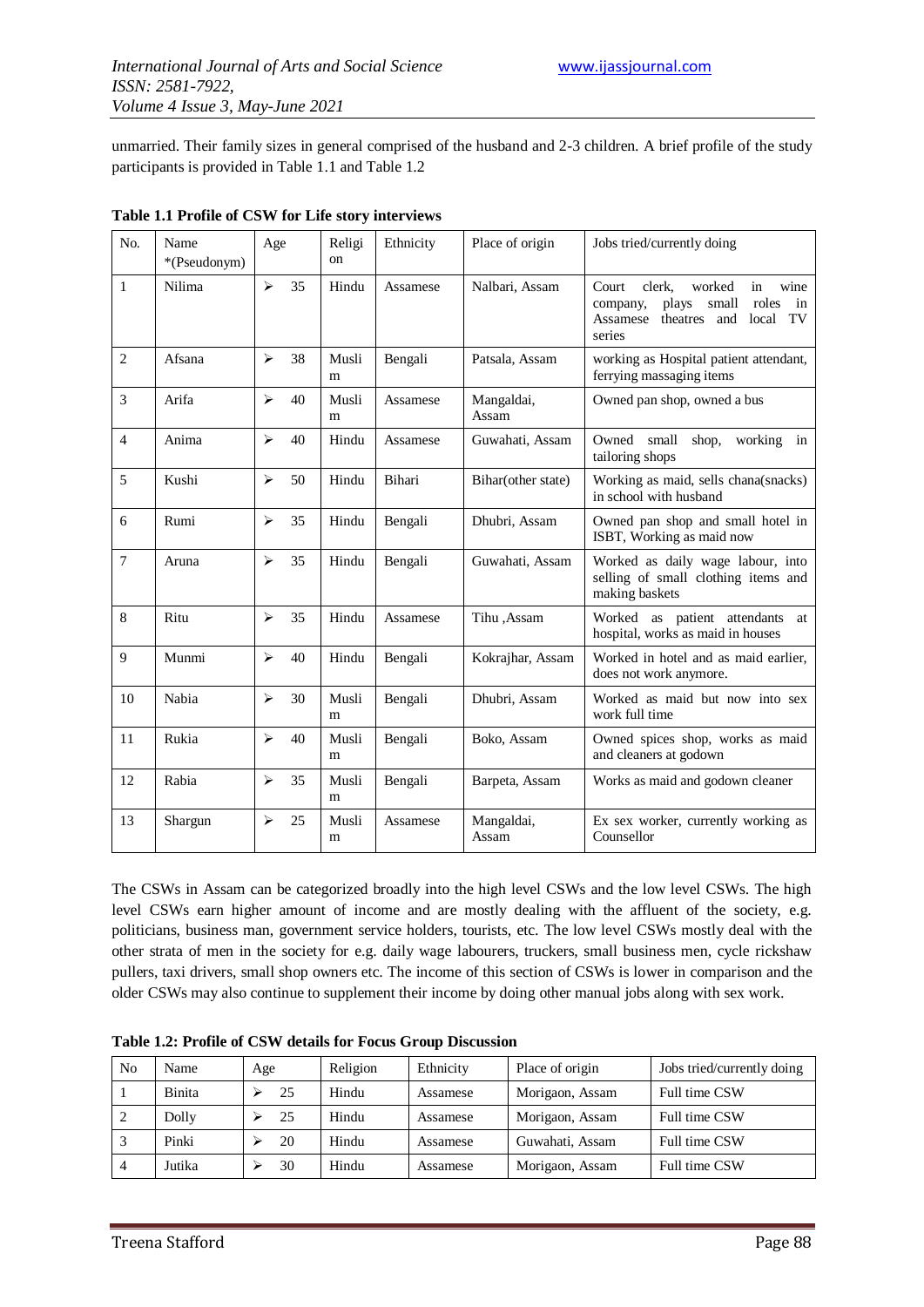| ◡ | Nishita | <u>ے۔</u> | Hindu  | Assamese | Dhekiajuli, Assam | Full time CSW |
|---|---------|-----------|--------|----------|-------------------|---------------|
|   | Kaberi  | ے ر       | Muslim | Assamese | Guwahati, Assam   | Full time CSW |

The sex industry in Guwahati is found to be more of a mobile based operation and transaction would take place in the homes/rented houses and the dhabas (motels) and bars. The medium of operation would be through the mobile phone. The advent of affordable mobile phone technology has changed the sex industry so much that although the street based CSWs who solicit their clients on the street do exist, their numbers are declining to an almost non-existent number as the new medium of operation is all through the mobile phone. In Guwahati a section of the sex workers are also said to be day time sex workers. These sex workers come from the peripheral areas around Guwahati city. They take a day trip or even two-three days trip to Guwahati city under the guise of working in daily wage jobs, but are actually engaging in sex work. In Assam, the transaction of sex work is higher during festivals like Bihu (spring festival), Durga Puja (religious festival), etc, with a growing increase in tourists who come to visit the wildlife sanctuaries and other tourist attractions and look for an escort. The CSWs of Guwahati are mostly hidden from the general public. They hide their identity as CSWs by engaging in other kind of works like maids, daily wage labourers, roadside pan-shop (selling tobacco products, betel nut leaf) or other small shop owners, vegetable and fruit sellers, ferrying and selling items, hospital attendants (unskilled work) etc. Their involvement in sex work is only known by trusted people in their social network such as partners, contacts at the dhabas, lodges, regular customers and lastly HIV NGO staffs if they register as beneficiaries to the program.

#### **Economic Barriers**

#### **1) Financial aspect of entry**

It is assumed that the relatively high income of commercial sex work is a major barrier to exit and reintegration for the CSWs of Guwahati, Assam. In this study also the economic condition was an issue at the time of initiation into this occupation. Almost all of the CSWs interviewed entered into sex work due to financial difficulties. They all said that it was compulsion (majburi), the need to look after their families and especially their children that they had to come into this occupation. At the beginning all of them had no idea of the occupation and they were working in different other jobs, it would be mostly through their friends or other women and madams who were already in this occupation that they were introduced to the sex work industry in Guwahati. The following two fragments of life stories exemplify that entering CSW may result from a long trajectory of economic needs and diverse affective relations.

"My father is poor. We are three sisters and two brothers. Father was doing work alone and looking after my family. He got me married to a guy at the age of 17 years but he was a bit mental and I could not stay with him. After that my uncle and aunt of my present husband bought me to Guwahati. After that they married me to my present husband. The two of us worked and managed our house. I worked as maid in houses and my husband worked as a cycle rickshaw puller. We had three children together. My husband used to gamble. My children were growing up and I needed to pay for their school fees. So through all those I opened a hotel near the ISBT (Inter-State bus terminus). We continued the hotel for 3 months and after that the hotel was demolished from the site because it was illegally constructed. During that time I was in love with a building contractor. He used to come to me to visit in my house to which the landlord kept complaining. Even my husband was giving problems. So me and my husband moved to our own house in the hills and started staying there with my children. My daughter was growing up and I needed money for her school and I was not able to marry her off. Then the lady who was staying near our house called me to her house one day and asked me why I kept working in people"s houses. She told me about this work and said you can work and earn money like this. That is how I came into this line. Even now I do it along with my other works like cooking in people"s houses and do not do it so regularly. Then one time my husband went into prison for 3 months in Dhubri (one of the districts of Assam). Then I did not know what to do. I had to run the house also. Some girls approached me and said they were looking for some jobs then I said ok to them. I do this work like this once a while but not so much on a regular or urgent basis. If I get some work or some customer call me then only I go. In a day sometimes I earn 300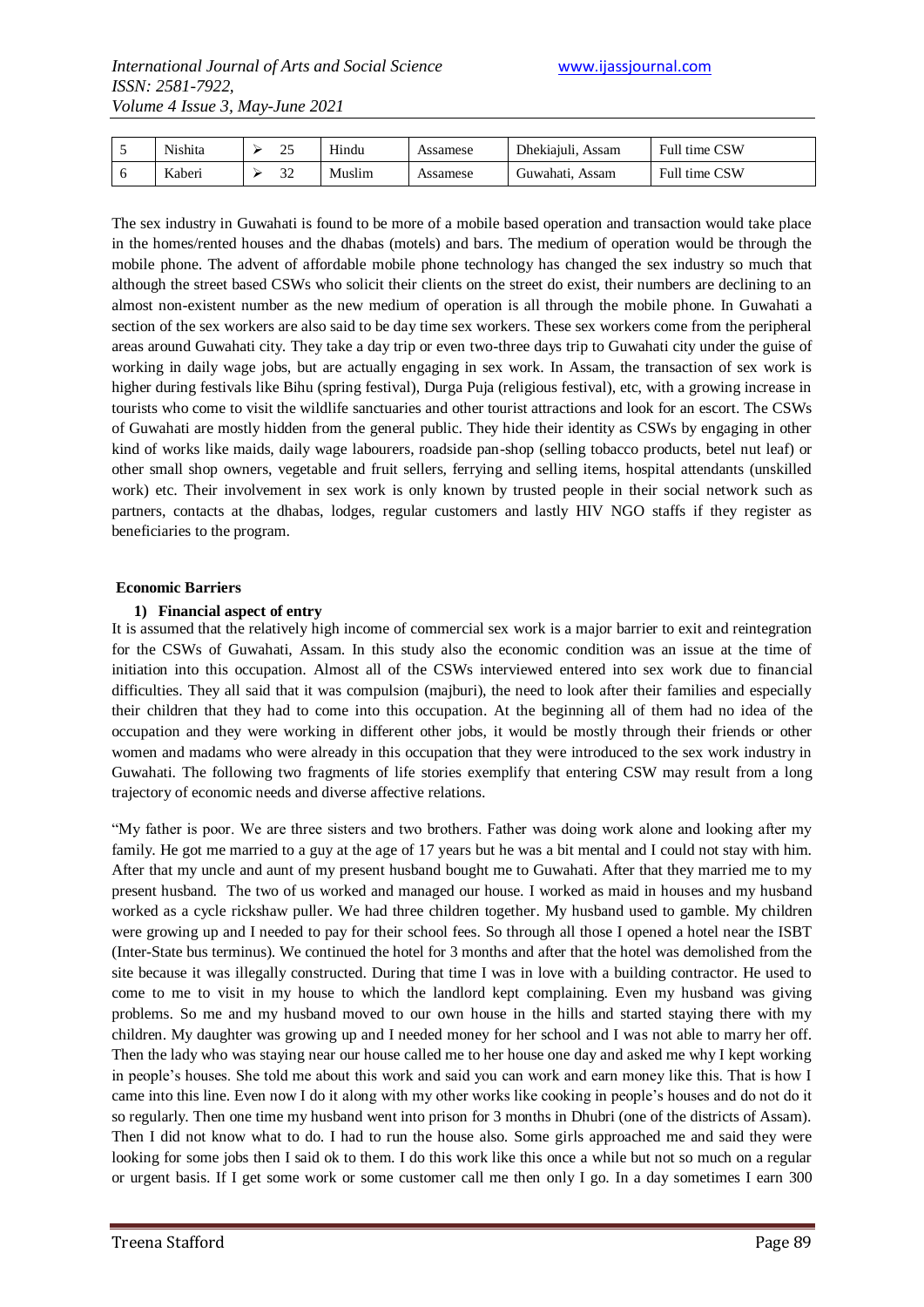rupees. I work as a maid so I do not get so much time for this work. And it is not possible to call my customers to my home as I have sons and if the locality comes to know about it we will lose our land and house and have to move away from there. My husband income is not enough to run the house. My one son works in a clothes store. Another son is studying. My daughter is married off now. I have continued in this line for 10 years." – *Life story interview CSW Rumi*

"My husband is not good. He is very bad. He drinks and all. He brought me to Guwahati. I have a son and a daughter. The daughter is grown up. She studies in the school now. I do not have any work; I do not know to do anything also. My husband left me and married again. So what can I do now? I work in a Marwari (a North Indian business community) household. But the income is not enough; we need food, house rent, school fees etc. I kept working in the Marwari house, and then one day I met the sister (madam) on the road. Then she asked me what work do I do, I said I work in a Marwari household. I go at 8 in the morning and come back at 4 in the evening. I get 5000 rupees for a month. But that does not run my house; even house rent is 1500 rupees. Then she said ok you do one thing you start working with me. I asked her what kind of work. Then she told, you have to do this kind of work and you will get daily money for daily work. The more work you do the more money you will get. So since I had no other option and the income from other work was not sufficient, I started doing this work." *Life story interview CSW Nabia*

Many of the women came to Guwahati with their husbands after marriage in search of work for leading a better life but there were also a few of them who had failed relationships back in their villages and had come to Guwahati to work and earn money and look after themselves and their families back in their villages.

"I am from Guwahati but my childhood days I spent in Dimapur, Nagaland (another state adjacent to the state of Assam). My first husband tricked me into marriage. I was very young then, 13 years of age and did not understand things much. He was older. I went back to my family after my husband died of some illness because my in laws did not want me after his death. I had my baby at 16 years and my in laws did not want me but only my baby. She was my first child how can I give her away. After all I am a mother, so I refused to give my child to them. That's the time when I came to Guwahati in 2002. After coming here in Guwahati I worked as daily wage labourer. It was my first time to work as a labourer. I was working as a helper to a mason. The mason was a known person to me and staying nearby my house, since I was just staying at home and not doing anything I thought it was a good idea to work somewhere and earn something. That time my brothers were also young and I did not have my dad, he had died. It was only my mom who was earning that time and she was working in a small hotel as a cook. I felt sad about her situation and thought that I need to work and support her. And it became time to send my daughter to school also and give her admission.

So the first day when I went to work at one house the owner of the house saw me from the floor above working. Then next day again he was watching me and that day he called me to his floor. Then he asked me to come inside and told me you do not look like a daily wage labourer to me. Then he asked me what made me come into this work, you must be facing some problem that is why you have come to work here. If you have some kind of problem, then please tell me. Then I narrated my story to him. Told him that my husband had died and my mom was working in a hotel, even my child needs to be admitted to school. My child is 3 years old I need to give her admission. After that he asked me around how much I would need for the school admission. I said around 2000 rupees would be enough for admission. Then he gave me 2000 rupees and asked me to go down and not to tell anyone. That time I did not have mobile. That brother wrote down his phone number in a piece of paper and gave it to me. He told me to meet him in front of Commerce College the next day. Then next day I took an auto till Commerce College. I went to the PCO nearby and from there I called up the brother. Then he reached there within 10 minutes in a car. This brother (pimp) took me to a lady and introduced me to her. Then he openly discussed the whole thing with me. He told me that see you are beautiful still and so young. No matter what job or work you go for, people will give you an eye so do not do it with someone just like that instead take money from them, which will be good for you. After that the brother told me that I will get physically intimate with you, because when I saw you I liked you. I also said ok and then I did the work with the brother in that lady"s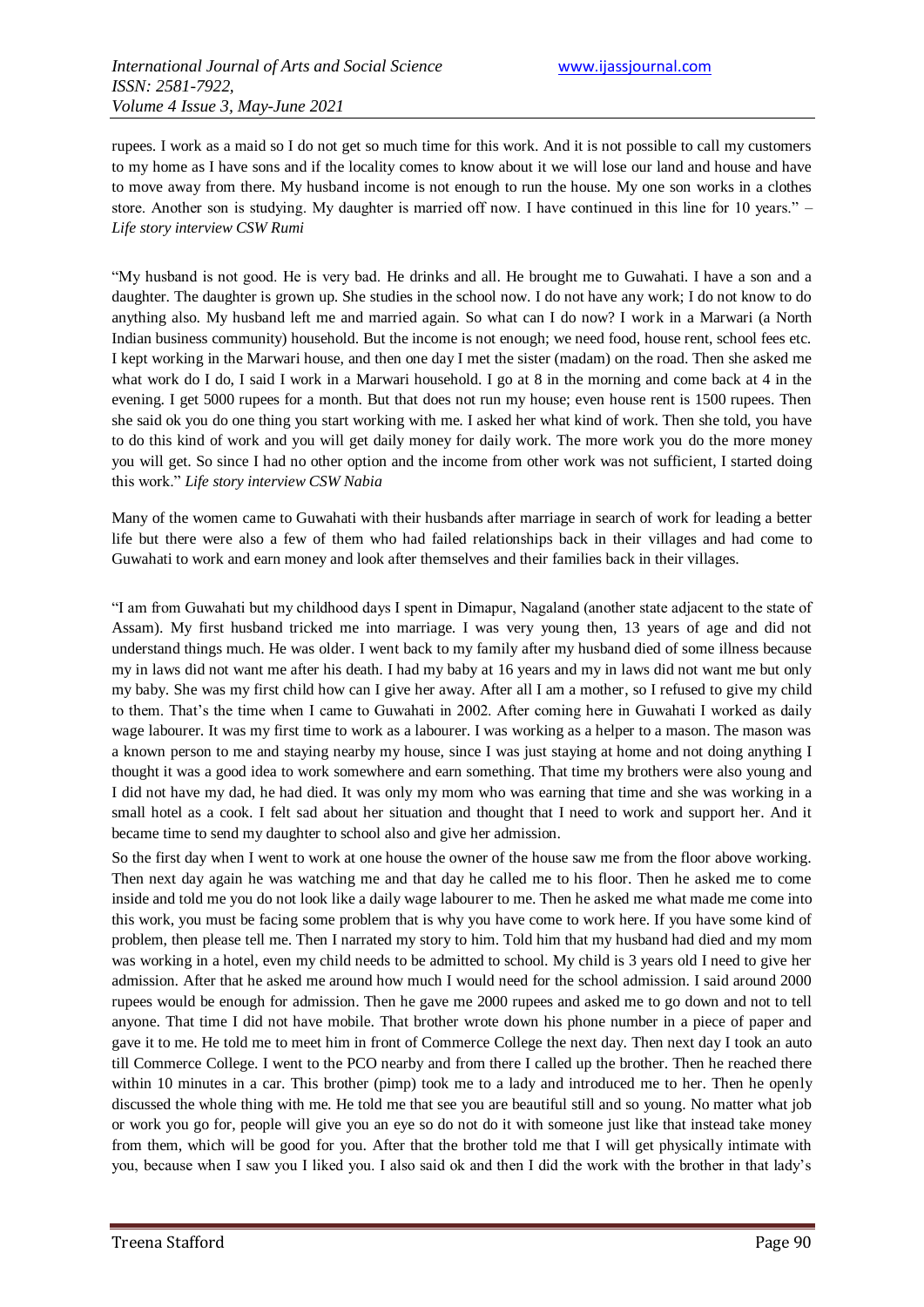house for the first time. That time I was around 22-23 years of age. After that the lady took me to 2-3 other places. Sometimes if there was work at her place she called me." – *Life story interview CSW Aruna*

Another CSW shared that she was the third wife of an old man and not being satisfied sexually she had ended up in extra marital sex and earning money from it.

"I did not come so much for the money, of course men give money for the work, but my husband was a little aged and he got married 3 times. I am his third wife. And he was not able to give much physical satisfaction to me and so that is how I ended up in this line. Other than that I did not have any problem."- *Life story interview CSW Kushi*

Most life stories describe combinations of economic needs, emotional issues and entry into CSW without really being aware of what they were entering into, as it seems almost accidental or by a relative outsider bringing them into this business.

"I am originally from Mangaldai. I gave divorce to my husband, he was a school teacher, and after that I came to Guwahati to work. I had a 3 year son to look after. My aunt was staying in Guwahati that time and she helped me start a Pan shop (betel nut shop) near Ganeshguri and I looked after myself and my son like that. I came into this occupation in 2007. At first I did not know anything about all this and that work happens like this. It was when I was working in my Pan shop, one lady used to keep coming to buy things from me and she used to keep staring at me. One fine day she asked me if I would like to work somewhere else. I said if I get something I will like to work. The next day she asked me to come a bit well dressed and go with her. After that the lady took me to her house where she was doing these works with other girls, and then through her only I came to know about this line. Then slowly I also got involved in this work. After that I made a lot of money by doing this work. I took a house and did this work by giving the landlord a share of my money. I would give him 100 for each customer and if they stay for the night I would give him 500 rupees. Like this I made a lot of money." *– Life story interview CSW Arifa*

"But later on wherever I went to go for work, men will be always asking for this kind of favour. So after sometime I also got involved this kind of work. Since everywhere man wanted to get physical then why not to do it for money." *Life story Interview CSW Rukia*

The legal aspects are not mentioned frequently but are however an issue as can be witnessed from the following fragment:

"I am originally from Patsala, Assam. Now I stay in Hatigoan. I have been in this work from 2009. I am 38 years of age. I have studied till class 10. I had a love marriage. After that we came to Guwahati. We got a free room without the landlord staying with us. After that I had three daughters. I had one son but he died. Some girls were staying in the compound with us those girls used to go early morning and come back in the evening. They used to come back with good supplies. I used to ask them where they work and what kind of work they do. They used to say that they work in people"s houses. Then one day my husband fought with me and he left the house. That time I was left with my three daughters. I waited for him 1-2 months and had no money for food and paying rent. I was not able to explain to my landlord about difficulty in paying rent. My daughters were also going to school that time. I was not aware that the girls staying in the compound were involved in sex work, I did not know anything about this work or how it is carried out. Sometimes they used to give me 20-50 rupees for betel nut. Then one day one of the girls came to me and said sister if you do this work you can earn money. I did not understand what work it was and how it can be done. Then she explained that we will bring men for you after you do the work we will give you some amount from the earnings. When I started doing the work at home I used to earn 150-200 rupees sometimes even 300 rupees. Then we share the amount 50:50. This way I did the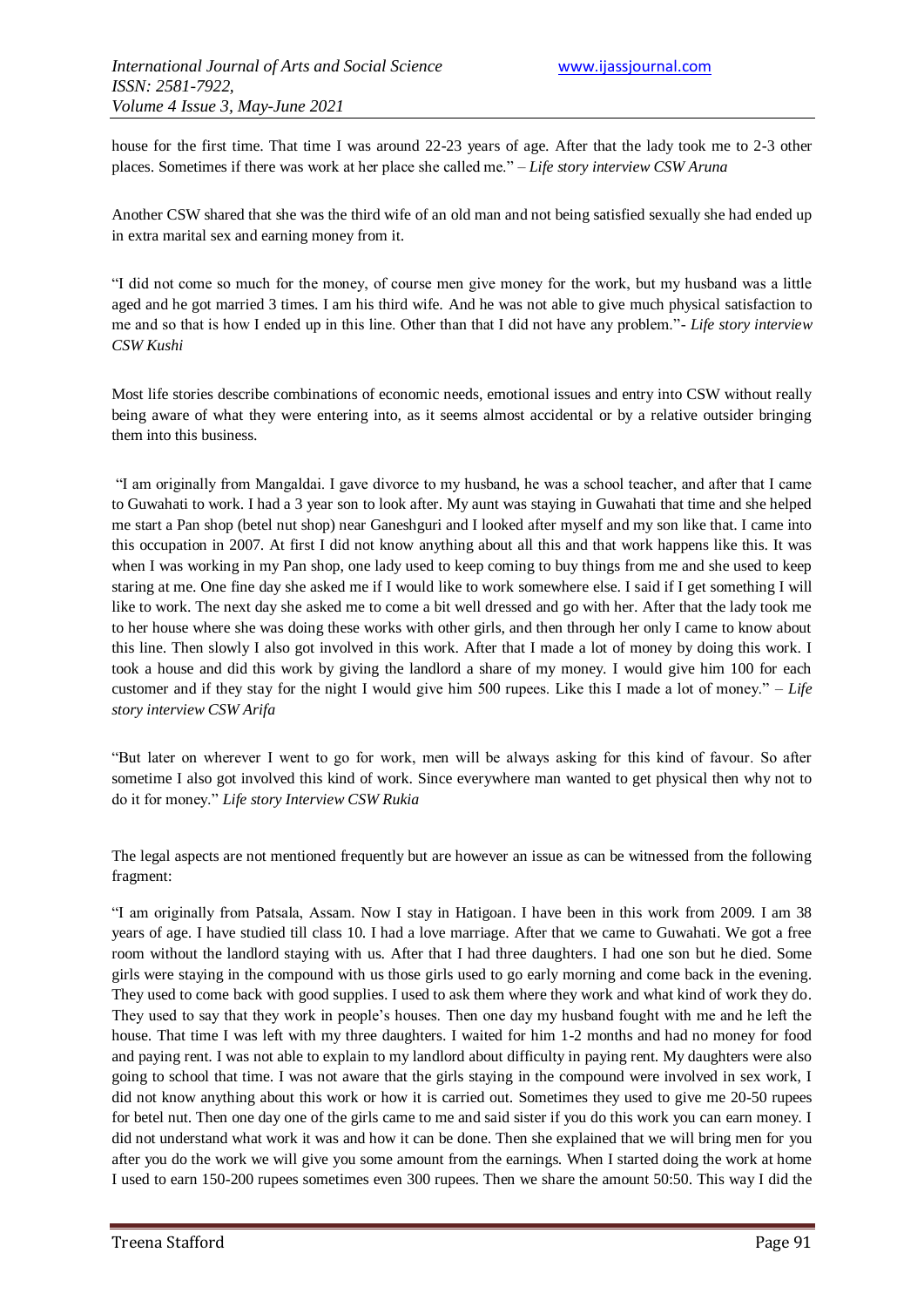work for 2 years. After that the girl took a room somewhere else and got caught by the police. I was also called to the police station. I was asked by the police not to do this job and to stop doing this job. But I had no other option so I still kept doing the work because I had to look after my daughters and run the house. Around 6 months later my husband came back but I did not stop the work. He was not aware that I was doing this work behind his back. It is now 6 years that he has died. I have married off my 3 daughters now. So since 2009 I have been in this line and this is my story." *Life story interview CSW Afsana*

#### **2) Profitability of sex work**

The income of the CSWs varied per service and per month.

"The income that the CSWs usually make can be around 2500-3000 rupees in a day. The minimum can be of 500 rupees and can go up to even 4000 rupees." *Key Informant 5*

"I can earn 3000-4000 by doing this work in a single day." *CSW - Arifa*

The difference in income varied based on their age. The younger the CSW the higher price she can earn from her customers. Although on an average it can be said that if a CSW is young in age (18-28 years) she can earn from 10000-40000 rupees in a month.

"In a month I can earn around 10,000 rupees, sometimes it is less also. In a day it can be 1500-2000 rupees sometimes it can go up to 4000 in a day as well." *CSW – Afsana*

The older CSWs would be making an average income of 4000-15000 rupees in a month, but not from direct CSW as it was found out that most of the older CSWs were involved in providing or contacting girls to customers and taking a cut for themselves.

"To be honest in this work I try to get at least 5000-6000 rupees in a month. Even my age is deteriorating so nowadays I take my customers to other girls and if they like them they stay back and we do not take customers for ourselves." *CSW- Rumi*

The income from sex work is much higher, takes less time and skill than other jobs that the CSWs have tried. The money earned from sex work is much more compared to other activities that they have tried doing earlier even up to 2-3 times higher.

"I worked as a security guard at a shopping mall for 2-3 years and was earning 7500 rupees per month but the salary was not enough to look after my daughter who is studying in a private school and I have to pay for the house rent, school fees, tuition fees, etc." *CSW- Binita*

"I started working in a tailoring store. I had to keep my children with someone for going to my work. I had to pay 300-400 rupees in a month for that. And even the payment for my tailoring work was not paid fully to me. So it made me think again that by doing so much hard work if I am not able to get my due payment then why not do it "sex work" and earn more money from it. I will be earning more in 1 hr then what I am earning from it in 2 hrs from the tailoring shop." *CSW- Anima*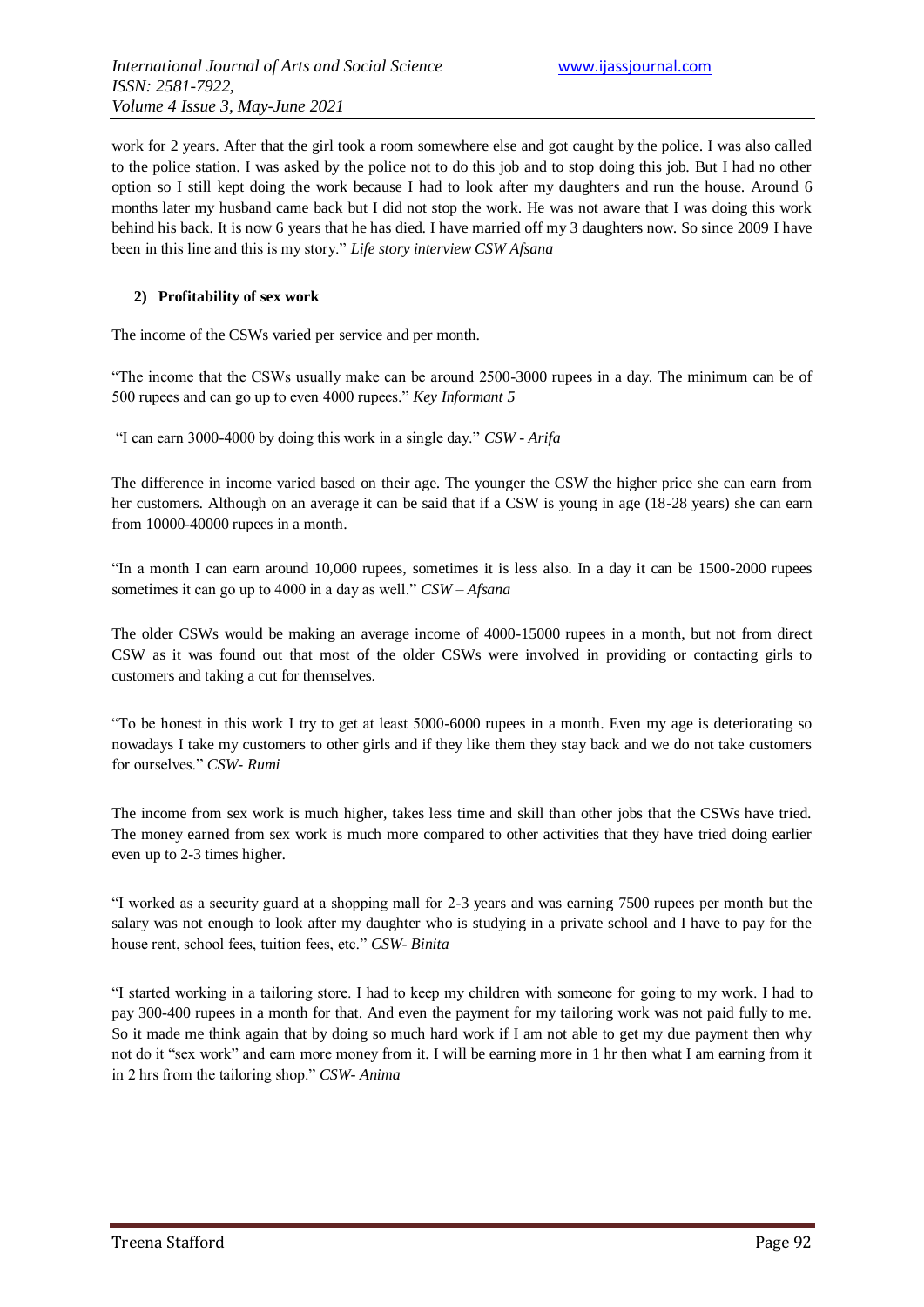#### **3) Household expenses**

On an average the household expenses of the CSWs ranged from 10,000- 20000 rupees in a month although there were exceptions where some sex workers said that their expenses were much higher in a month. One of the CSWs said that she was staying in a rental apartment where as most of the others said that they were staying in cheaper "Assam type" houses on rent which are usually older tin-roof and wooden houses. Their house rents ranged from 1500-6000 rupees. The school and college fees of the children were the major expenses they all talked about in addition to food, clothing, transportation and health related expenses.

#### **4) Children's education**

Most of the study participants' reason to enter sex work and staying in the profession was for looking after their children and providing them with a good education. They felt the need of giving their child good education.

"I came to Guwahati because I wanted to my boys to do well." *CSW – Ritu*

"My children are in school and colleges now and we need money to pay for their fees. So by doing all kinds of work I try to earn at least 10,000 rupees in a month." *CSW – Rabia*

Their own lack of education seems to strengthen the importance of good education. One of the study participants shared that she was in this condition because of her foolishness but she did not wish for her daughter to become illiterate like her.

"And it became time to send my daughter to school and give her admission. I was dumb that is why I am in this situation today but I cannot make my child dumb also." *CSW – Aruna*

One of the participants was very proud to share that her son was studying engineering in a college and that she had provided the best of education to him by doing this work.

"I paid 100,000 rupees for my son"s admission fee in the engineering college. I had put my son in good private schools and colleges earlier. The reason I came into this line was to look after my son and give me a good life and make him study well." *CSW – Arifa*

Another two participants shared that the father was not worried about their children"s education but they as mothers cannot ignore their children"s educational needs and good future.

"The girl is studying now. I need money for her every month. The husband never gives any money. The daughter is 10 years old now. The boy is 4 years old. He stays along with me. The girl stays in the village I need to send money for my child every month; her father is not bothered about anything." *CSW- Nabia*

#### **5) Lack of skills**

Education is a subject linked to skills and employment opportunities

"In the remote area of Guwahati, the countryside of Guwahati there is not many skills, especially the uneducated girls who do not possess education but also do not have any other skills to earn a living from." *Key Informant 9*

The study participants have very minimal skills or at least report so. Some of them had informal skills like weaving, stitching, grooming, basket making, etc., but no one was actually pursuing those skills full time as their primary occupation.

"I do not have any skills or qualification. I do not know if I would like to go for trainings and all." *CSW-Kushi*

"I do not have any other skills or worked anywhere else. I worked only in that house as a maid." *CSW-Munmi*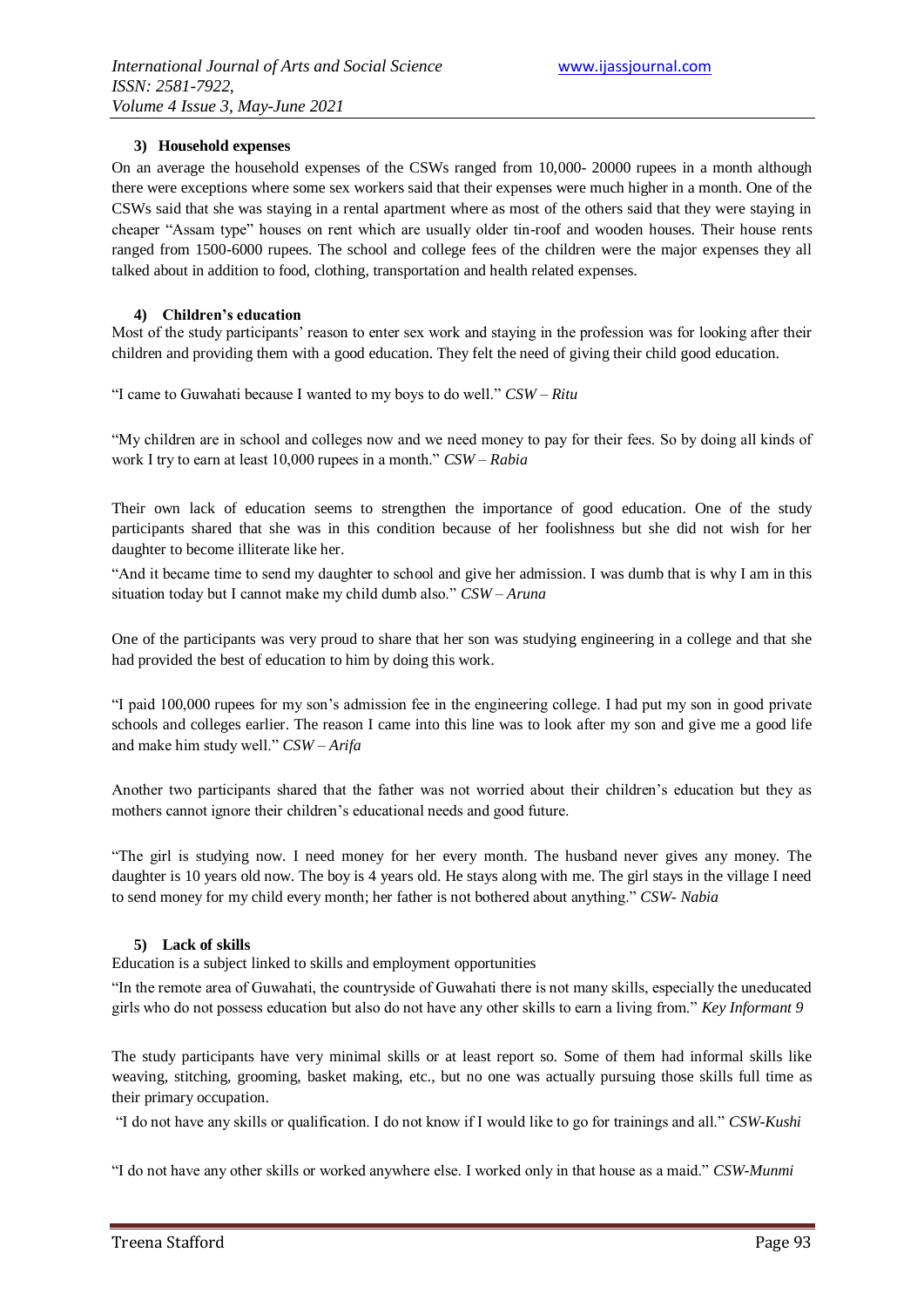"I have been working in the godowns and as house maids. But the income is not sufficient so in order to meet the financial needs of my family and my children so I started working as a sex worker." *CSW- Rabia*

When the conversation was about other jobs participants mentioned jobs and thereby implicitly indicate certain skills. What skills they do have are mostly labour intensive and applicable to informal industries.

"I know all kinds of work, like stitching, weaving, etc. I can also work in the rice fields." – *CSW Ritu*

"I do not know stitching or things like that but in my village, I was doing works like Bidi binding, making incense sticks, etc." – *CSW Nabia*

"I did not find any interest to study at home. So my mother made me join a stitching and cutting school, I learnt stitching there and also got a diploma in that. I even got a sewing machine from the government."- *CSW Anima*

"I had been trained in beauty grooming and had even tried out the profession in a small way." *CSW-Dolly*

"I worked as a security guard at a shopping mall for 2-3 years and was earning 7500 rupees per month." *CSW-Binita*

"I also work in a house as a maid and cook food for them." *CSW – Kushi*

"These days I also go and do massaging in some households for ladies." *CSW- Rumi*

#### **6) Other jobs**

It was found that the other jobs which the study participants tried doing or are doing together along with sex work are working in tailoring shops, pan shops, maids, cooks, security guard, court clerk helpers, store sales, ferrying items, beauty parlours, hospital attendants, godown workers and artist.

"I was working as a sales girl earlier but the income was not enough for me. I am currently working as a clerk assistant in the court as well." *CSW- Pinki*

Many of the study participants were doing sex work on a part time basis but it is also a fact that younger ones were earning more income from sex work so they were not into doing other jobs so much, whereas for the older sex workers it was necessary for them to supplement sex work with other jobs in order to earn sufficient income.

For older CSWs, they were not able to get enough customers to survive on sex work income full time and therefore it became important for them to supplement their income from other sources.

"I ferry massaging items. And while ferrying those items I am able to find my customers as well as our work." *CSW- Afsana*

Interestingly, few study participants mentioned that at the jobs that they previously worked at they were asked for sexual favours and they had to do it for free in those work places indicating the vulnerability of poor uneducated female labourers.

"But no matter wherever I worked, people wanting physical intimacy were there everywhere" *CSW Anima*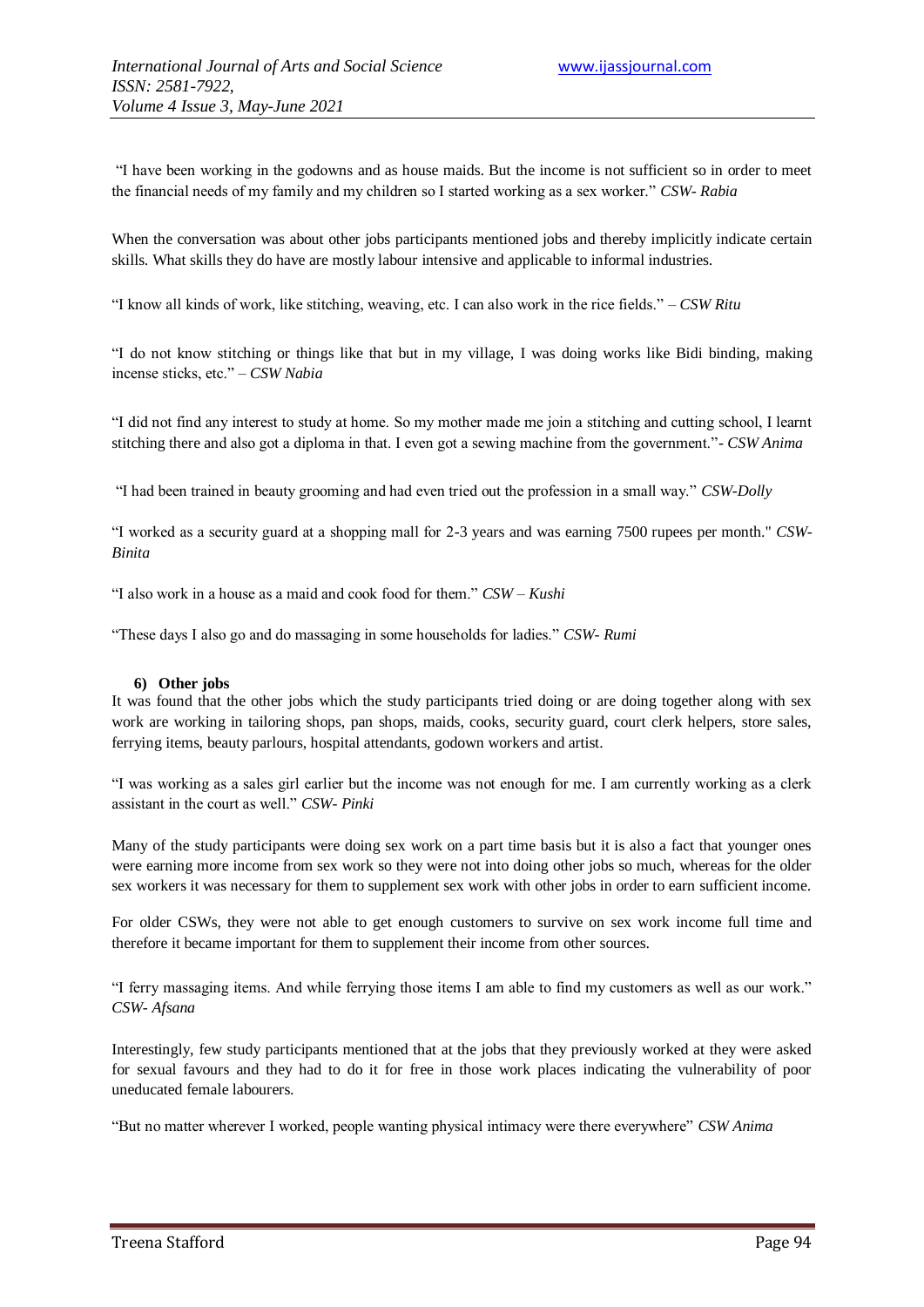"I am in the sex work profession still and I work as an artist as well. I acted in 2-3 TV serials. That"s how I am managing myself." *CSW- Nilima*

Again their ages are mentioned as relevant in CSW

"In this profession the age also matters a lot. The younger the girls are the more they can earn." *Key informant 5*

"And these days" younger girls are coming in this profession and men prefer them more and the clothes they wear attract the customer that is why we are losing our customers these days. Even age plays an important role in this job." *CSW- Dolly*

It was interesting to find out that majority of the key informants said that sex work was a source of easy money for the sex workers. However none of the sex workers said that it was easy money which they were earning from sex work.

"As per me it is a source of easy money. Of course they all come looking for a source of income. For instance the family needs a job, nowadays nothing happens without money, children have to be sent to school, foodingetc all these needs lots of money." *Key Informant 2*

"It is a source of earning easy money in less time." *Key Informant 5*

"They are mostly in this work because of their necessity and difficult times. Also it is a source of easy income. Yes it is true, for instance the women who used to be involved in this work in earlier days used to come to this work by compulsion or because of family problems. But nowadays it seems like girls are coming into this work mainly to make easy money." *Key Informant 4*

#### **7) Financial independence**

Although all the study participants were hiding their identity as sex workers from the general public, they all appeared to be self-independent women who enjoy the fact that they are earning income, looking after their families and having the ability to not depend on their husbands or partners for their financial needs. In particular, for the older CSWs, the taste of financial independence that they have now does not let them leave the work.

"I do not want to leave this job, why will I leave this job, I am free now and no one stays with me. I am making my income through it. The income from this helps me pay house rent, electricity and my day to day expenses. What other job will I get?" *CSW – Afsana*

"I had asked one of them directly, but she said that it is not possible for her to leave this work." *Key Informant 3*

"My husband is earning 12000 rupees a month and my two sons are working and earning daily wages of Rs 550 every day. So even if I do not do this work I can manage with my husband's and son's income. Even if I do not do this work my house will run. But then again I think that I can earn some money and utilise it for my own expenses." *CSW –Munmi*

"Actually I want to leave this work because the only tension I had was for my daughter. Now my daughter got married herself. She got married nicely and staying nicely. I have no more tension. Now I have a younger brother next to me who is little ill mentally so his wife and two kids I am looking after. If they want or need something I only give them. That is why I am still doing the work. If this problem was not there I would have stopped doing this work totally. Now knowingly I do not feel like leaving the work and suffering." *CSW – Aruna*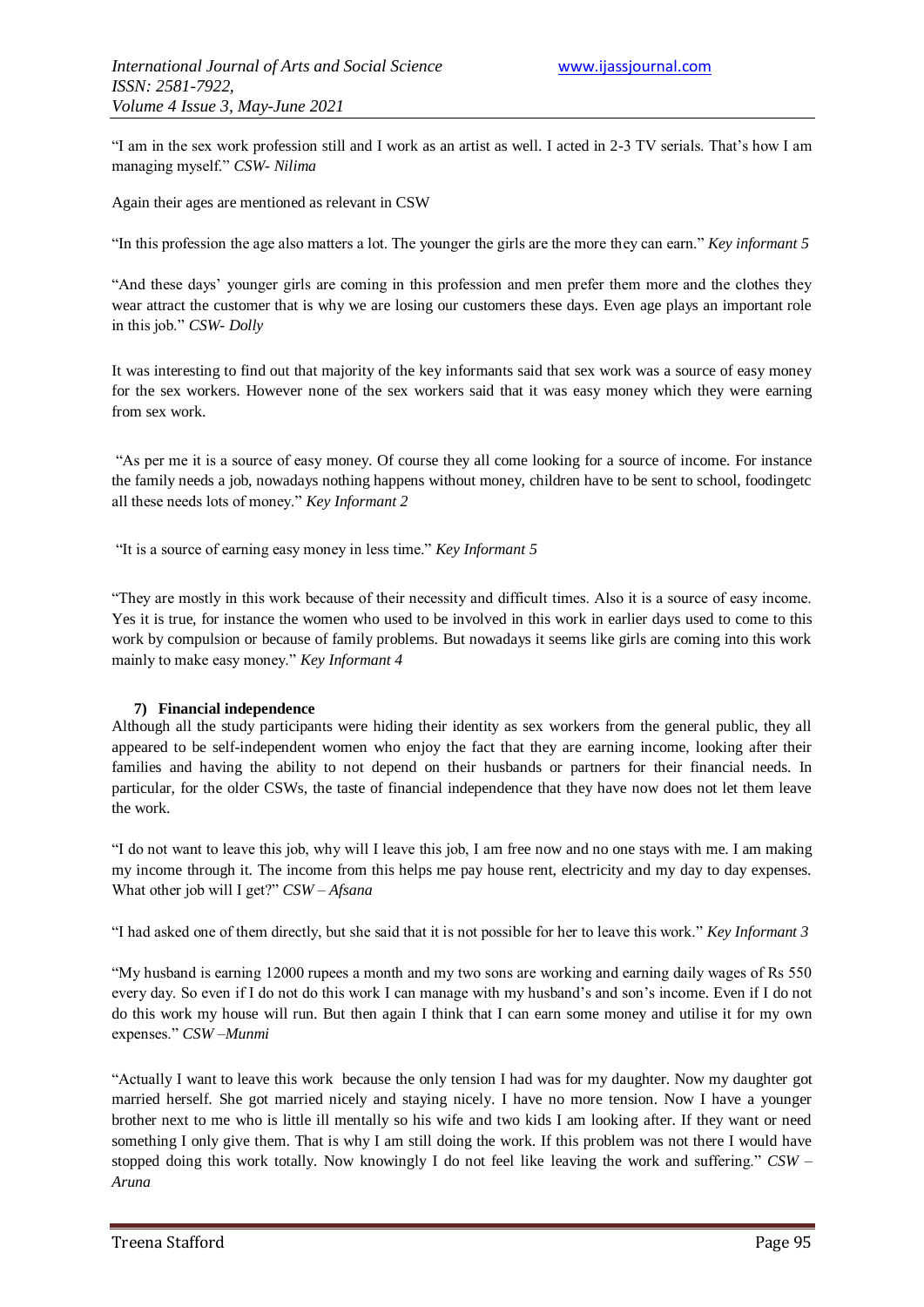#### **Social Barriers**

#### **1) Exposure to sex work exit**

When asked about the CSWs being aware if any of their friends or someone that they have known had left this work totally and how they were able to leave, most of them responded that they do not know anyone who had left the work totally. They said that some may have started doing other small income generating activities like hawking vegetables, fruits, opening a pan shop etc. but while doing that they also continue engaging in sexwork or contracting other girls that they meet while doing this activities for sex work. Further, the girls go for other jobs only when they are ageing and start having lesser customers than before because the younger girls take away their customers.

"I do not know anyone who have left this line and working in something else. Whoever I have met or seen are still working in this line." *CSW – Rumi*

"All these years I have not seen anyone leave this line totally. Even if they themselves are not continuing the work they keep girls and do the work." *CSW – Arifa*

"Some of them have left the profession, started working in small company, selling clothes, selling vegetables, etc. And also do contracts with us giving us clients." *CSW – Afsana*

"There are girls who are doing other works, like working as maids or doing some business but if they get customers they continue with this kind of work also because starting a business also needs money, from where the girl or woman will get money from. It is not possible for poor people to have so much of money that is why they are not able to do any kind of other works or business." *CSW – Kushi*

"I have not met so far who have left this profession totally." *Key Informant 2*

However two study participants who said that they knew some friends who had left this work totally because they got married and they have settled down with their husbands and kids and they are not doing any kind of work now because they are having a good and secured life with their kids and husband. One of the key informants said that she had seen CSWs being reintegrated into the mainstream society.

"There are some friends of mine who have left this profession and got married started family and have kids now. I know some who have left this job and their husbands were aware of their profession before their marriage but now they do not allow their wives to be in this profession anymore. Even if they are allowed to work after marriage their husbands search different type of jobs for them." *CSW – Nilima*

"I have one friend who totally left this work. In fact she got married and has two kids as well now. She left this work because of the man she got married to now." *CSW – Aruna*

"I have seen reintegration of CSWs into the society but they are the low level ones. The reason they might want to come to the mainstream might be because of their age or because of some illness that is why they want to return to the mainstream." *Key Informant 9*

"There are some friends who have exited from this line but I cannot tell you their names because they will get angry at me for telling it to others. At this time they are not working. But they exited this work because they got married and settled down. They also have kids now. The husband is working and doing well so they do not have to go back to this work again." *Ex Sex worker- Shargun*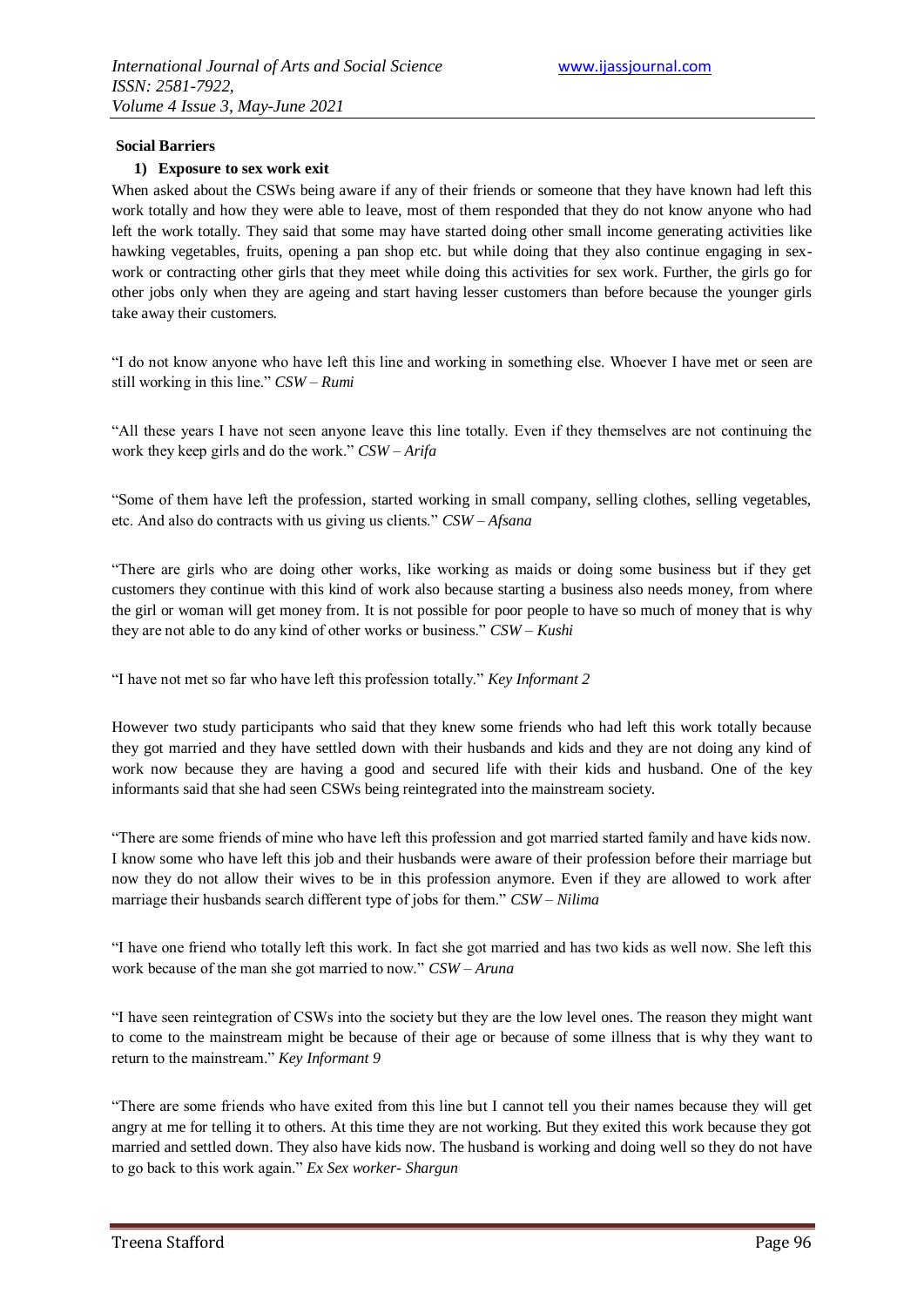#### **2) Extra income in pimping**

The percentage cut from pimping, finding new girls etc. is another barrier to exit the sex work industry. It was interesting to find out that all of the study participants said they were not aware of any girls who were trafficked or sold in their line of work. They all said that no one can be forced in this work unless the girl herself is interested in doing the work. However during the life story interviews, it was found out that many of them were into pimping of girls to other customers and they were specially the older sex workers.

"They would be contacting girls for the customers as a side business. Because they are old now and they keep other girls under them now. They will do this work after they stop doing the work themselves." *FG Discussion*

"So nowadays I take them (customers) to girls and if they like them they stay back" – *CSW Rumi*

"There is not many who are trafficked in this work in Guwahati, mostly come on their own will to earn money or because of their poor financial conditions. If we force girls in this profession then we will face problem later on from the police, etc. and so we do not do human trafficking and all." *CSW – Nilima*

"While working as Peer Educator, the HRGs (sex workers) would save my number and then call me and offer me customers, I used to get very angry." *Ex Sex Worker – Shargun*

The interviews with other key informants also confirmed that trafficking was happening in Assam and the North eastern states but mostly they were trafficked out of Guwahati to other cities of India and the pimping network also was very strong.

"The pimps they are so active that even if some are in otherprofession they will try everything to bring them to this profession (sex work), they know all the tactics." *Key Informant 9*

"In Guwahati there are not many cases of girls who are forcefully bought into this work as much as I know or hear about, it is mostly on circumstances that the girls are compelled to join this work." *CSW- Munmi*

"In Guwahati the trafficked girls in this work are not so much. Mostly the girls coming to me come on their own will. We do not need to force them if we force them, we will be caught by the police. Instead they come on their own to do work in this profession because they are in need of money." *CSW – Afsana*

"I have not met anyone who have been trafficked or sold belonging from the neighbouring states of Nepal or Bangladesh. Human trafficking is mostly done to the outside states of India from Assam, because the girls of Assam can be recognised here so trafficked girls are difficult to be kept in Assam since it has a local context and people can recognise." *Key Informant 2*

"Human trafficking is quite high not only in Guwahati but all over the north east. Guwahati is a transit point, from everywhere people come to Guwahati, come from hills, come from remote areas. It is a source area as well as a transit area. The trafficked girls are very young, slowly the trends are changing. Earlier the married girls used to be trafficked; even now they are being trafficked. From our community (Hindu) married women are less trafficked, it is mostly from the minority (Muslim) community that married women are trafficked, what happens is that they get married at a very young age and the husband marries again, or she has babies and the man marries again. Then some other man trafficks and takes her away. That happens mainly with the minority (Muslim) community.*Key Informant 9*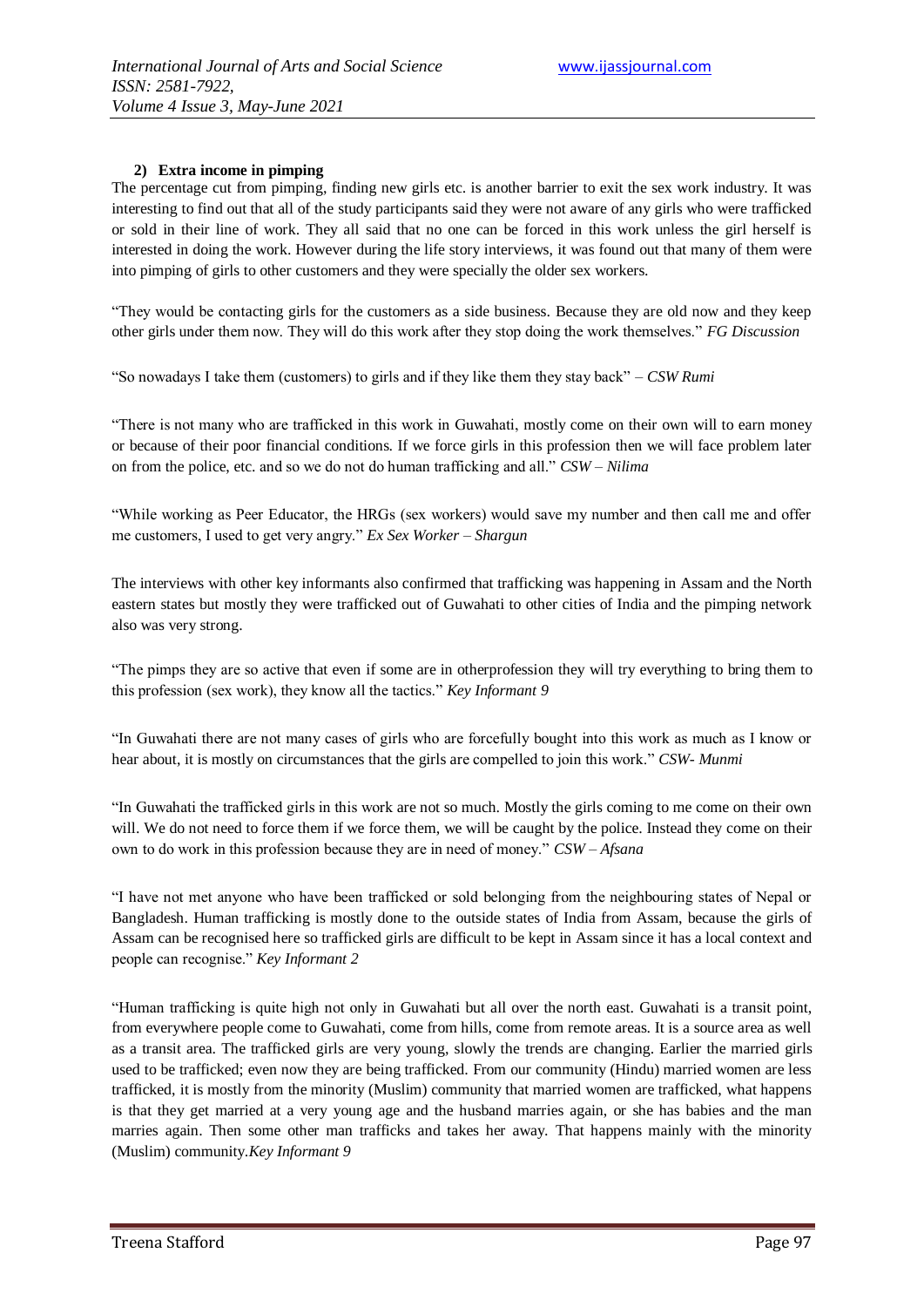But the new trend now that is happening is that girls of 7-8 years girls are being trafficked. This is not because of maid servant, earlier many people used to take small girls to look after their children. The people of Bihar, West Bengal (other two states of India) have a superstition, that before a girl reaches puberty if a man has intercourse with her then HIVAIDS is cured. This is a superstition and it is there in Bihar and West Bengal."*Key Informant 9*

"And these girls of 7-8 years, like we have massage parlours here, they have places there, where people who are infected with HIVAIDS go to have intercourses. That is why many girls of 7-8 years are trafficked and younger the girl is the more money the trafficker is able to get." *Key Informant 9*

"Actually I happened to know about this whole trafficking way back in 1999 as I told you I was working with YWCA, I do not remember if it was 1997 or 1999, I was asked to go for a conference, World Council of YWCA, there were four countries and they were doing a collaborative work along with YWCA of India, they came up with a report wherein they wanted to find out the route of the traffickers, and to find out the route of the traffickers they interviewed the sex workers of Delhi (capital state of India), so while talking with the sex workers of Delhi they interviewed them (they were not the sex workers, they were the survivors and also some sex workers). So when they were talking with the sex workers they gave a description as to where did they halt, what did they eat, to identify the different places. So when I was reading that report I found that many of the things that they were saying about like, when they were describing the places, when they were describing the dresses, when they were describing the food, it seemed like that they were describing of Assam and that was the first time I realised way back in 1997 that Assam is one of the route of human trafficking." *Key Informant 7*

#### **3) Regular Customers**

The general opinion of the study participants about their customers were that they were not abusive to them or harass them in any way. The customers came from all sections of the society like rickshaw pullers, truckers, shopkeepers, service holders, businessman, tourists, politicians, etc.

"No there is no harassment from the customers. I do not keep terms with those kinds of people." *CSW-Rumi*

"Some of them have regular customers. The customers of the CSWs are serviceman, government officials, businessman, labourers, contractors, drivers etc." *Key Informant 5*

"I do the work outside. But if they are my regular customers I do the work at my home only. The customers in this work are mainly the businessman because the service holder men have to usually stay within their budgets." *CSW – Arifa*

"Our customers are from every community, if we choose only Assamese clients we will not be able to earn any money." *CSW – Afsana*

One of the participant mentioned that sometimes they find customers who do not want physical intimacy with them and instead would just want them to sit and talk with them and would even pay the agreed amount and there would be other customers who would be paying less after the work and some others who would be paying more than the agreed amount after the work.

"All customers are not bad, some would not do anything and still pay us and send us back. They are mainly looking for someone to talk to and have some company with." *CSW – Dolly*

The older sex workers more or less had permanent customers coming to them.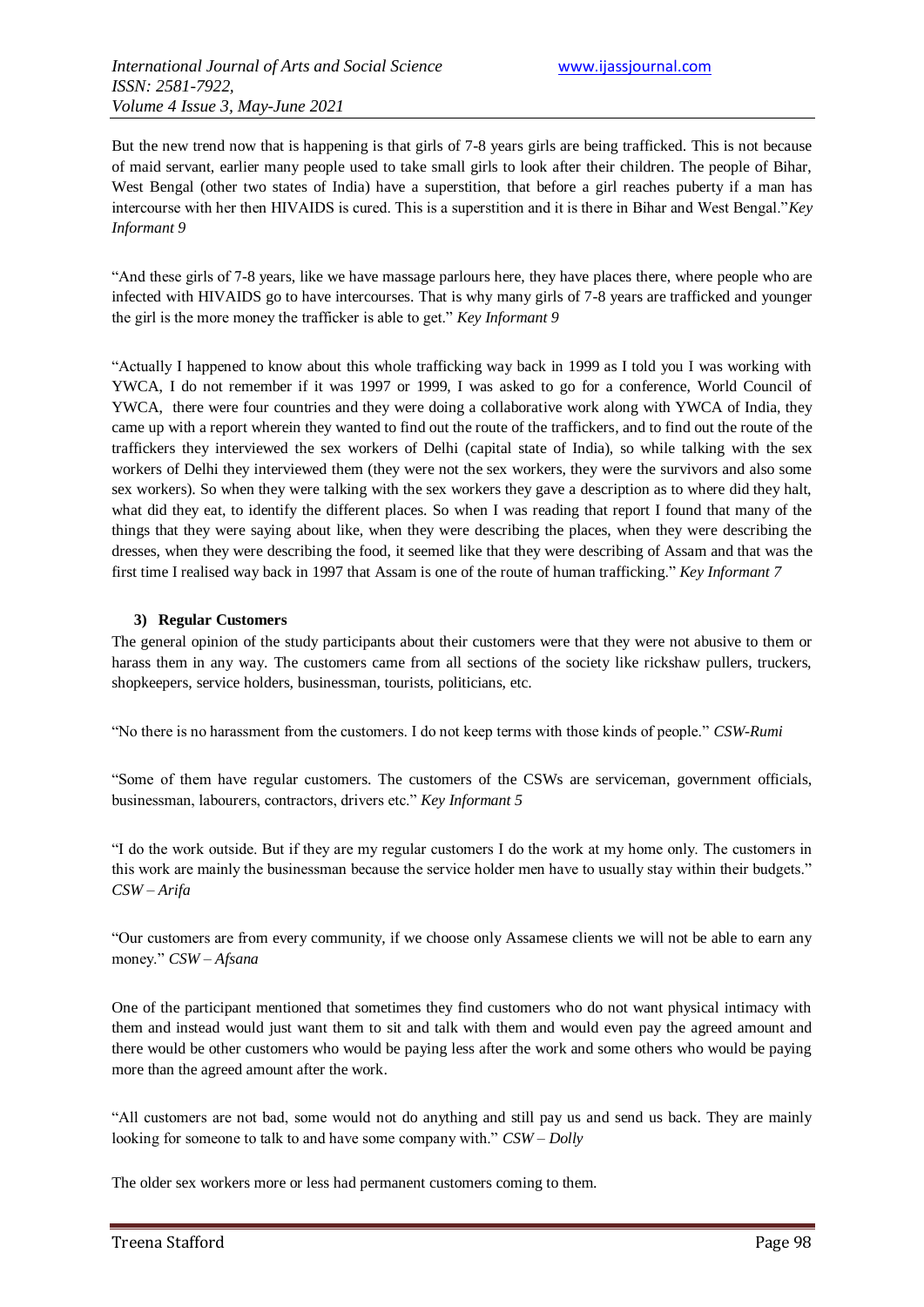"The customers I have now are permanent." *CSW - Aruna*

#### **4) Partners**

For many of the study participants their first marriage had failed or they have problems with their husbands who are into drinking, gambling, not working, etc. For some of them after coming to Guwahati they had found new husbands or partners to stay with however it was found out while discussing with the key informants that though many of them say that they have husbands or married they are not their actual husbands, sometimes the partners who they stay with are the pimps themselves. But no one from the study participant mentioned that their husbands or partners bring in customers for them.

"But actually they are not their real husbands because when they have to look for houses to stay they have to show somebody as their husband. They just happen to be staying with them. It is a way of showing to the society also that they are married and he is the husband. Like one of the CSW, she is staying with a man but he is not her real husband." *Key Informant 6*

"The person who stays with the girl knows about her work and keeps earning from the girl. It is kind of extra income for him as well. Sometimes he brings customer for her as well." *Key Informant 4*

"If you ask my personal opinion I felt that maybe he was into the system and he was acting as a pimp in a disguise form, as a husband, because my area was domestic violence so I looked at those victims, so those victims like sex workers can also exist in the form of wives and the pimp maybe their husband." *Key Informant 7*

"Yes I have a partner. He knows about my work, he does not know about my doing the work, but knows that I am engaging others in this work." *CSW – Afsana*

#### **5) No social acceptance/Invisibility**

The hidden nature of the sex work in Guwahati makes it a bit easier for them to work secretly and not face much stigma and discrimination from the society. Except for few of the study participants no one in their family was aware of them working as sex workers. All of them made sure that no one in their neighbourhood gets to know that they were doing this work and tried to carry on their work as secretly as possible and moved their houses if by any chance their landlords or neighbours came to know that they were doing sex work in their houses. Even the sex workers did not approve themselves of working as sex workers as they were of the opinion that they were doing sin and that people should do those kinds of works which are socially acceptable and not sex work. One of them even put "sindoor" on her forehead to make herself acceptable to the society as married woman, as then the chances of the neighbours or passerby assuming her to be a sex worker will be less while awaiting customers on the road.

"No one in my family knows about my work. They only know that I work in the godown. The society never approves this kind of work." *CSW- Rukia*

"Sometimes I end up meeting known people in this job also, once I met an uncle of mine and he recognised me but I requested him not to tell it to my family, that I am involved in this job." *CSW – Anima*

"This kind of work is wrong, it is a sin. But for the sake of the stomach people do it, the heart never agrees to it." *CSW- Kushi*

"Since it is a bad work, no one in the society will accept us. I do not think that my work is wrong but the society thinks it in that way." *CSW – Arifa*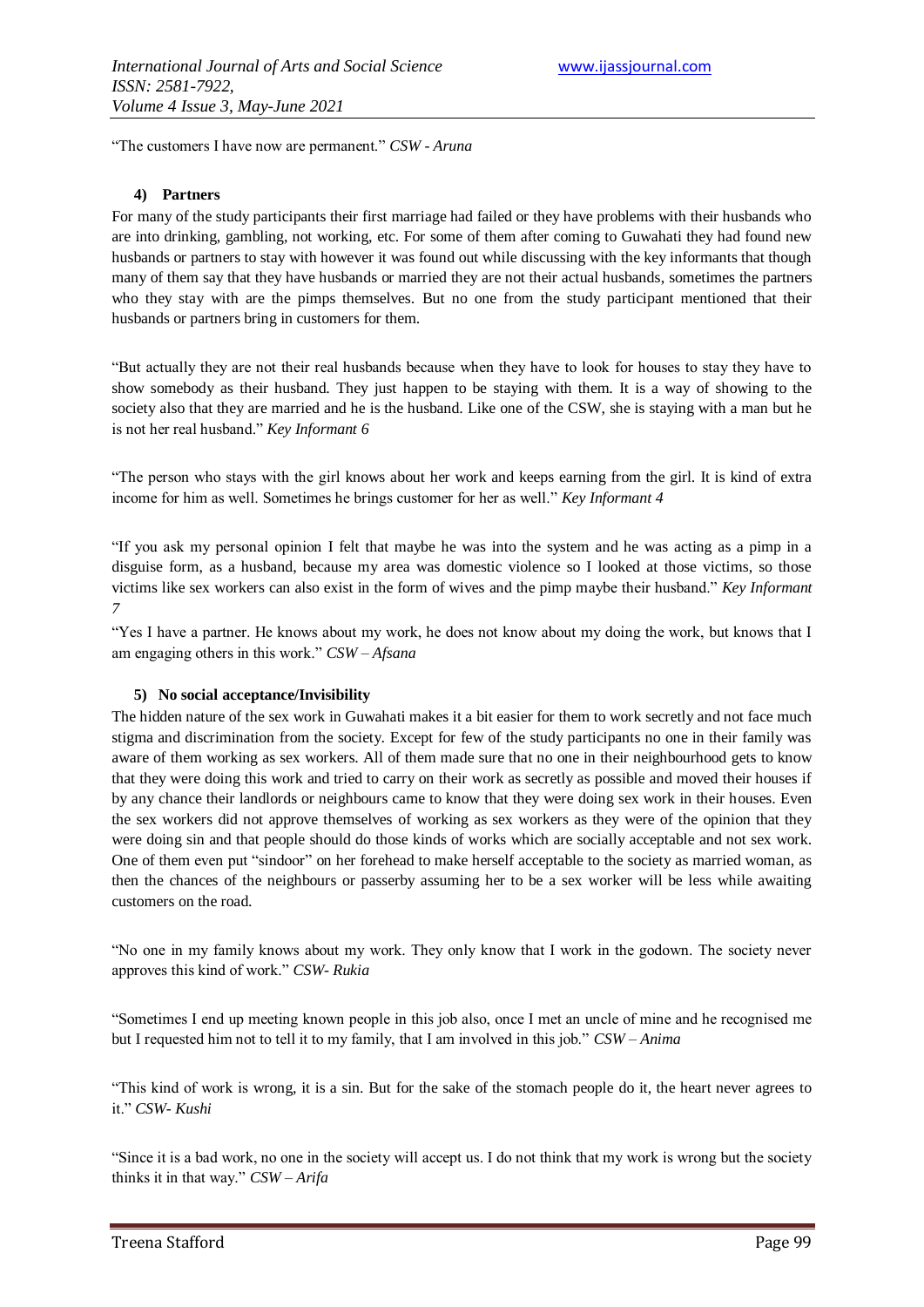"I put sindoor on my forehead because I do not want other people to think that I am a CSW, because people in the society do not see a CSW with a good eye." *CSW-Binita*

On the other hand, 4-5 CSWs who were interviewed believed that they were providing good service to the society by working as sex workers.

"If I keep doing this good work (sex work), it is good for the society as well, isn"t it? That is why I keep doing this work." *CSW- Aruna*

"We are making everyone happy through our work." *CSW –Afsana*

#### **6) Gender Bias**

Some of the study participants were victims of a deeper gender inequality which is still prevalent in Assamese society. One aspect of this is the gender bias where boys are seen as an investment for old age and girls are seen as a burden and to be married off early.

"My first husband tricked me into marriage. I was very young then, 13 years of age and did not understand things." *CSW Arifa*

"My parents died when I was small. My brothers somehow managed to get some education by staying with relatives. I could not even manage that much. My family got me married to a boy of their choice." *CSW Ritu*

"He got me married to a guy at the age of 17 years but he was a bit mental and I could not stay with him." *CSW Rumi*

"I fell in love with a boy, but he turned out not be such a nice boy, so after that I left him and went to stay with my maternal uncle". *CSW Anima*

#### **Institutional Barriers**

#### **1) Lack of legal documents**

Many of the study participants did not have government-recognised identity cards. Some of them who were staying in Guwahati for many years were a little more aware of the need of identity documents and have been able to get ration-cards (govt. subsidy cards) for getting food supplies at government subsidised rates with the help of their family members or other known persons to them, and pan cards, voter ids as identity proofs but many of the study participants said that they do not have any form of identity documents. This makes it difficult for them to even apply for a cooking gas connection which is a basic necessity. The lack of identity documents also makes it difficult for single or separated women to find a house or room in Guwahati as the landlords are not willing to give rooms without any identity proofs.

"I do not have any Aadhaar card (unique identification authority card) or identity document. But if we have them then it will become better for us". *CSW – Afsana*

"I have a bank account; my daughter opened it with for me". *CSW – Anima*

"We have ration cards and also get the 2 rupees per kg rice from the ration stores." *CSW – Rukia*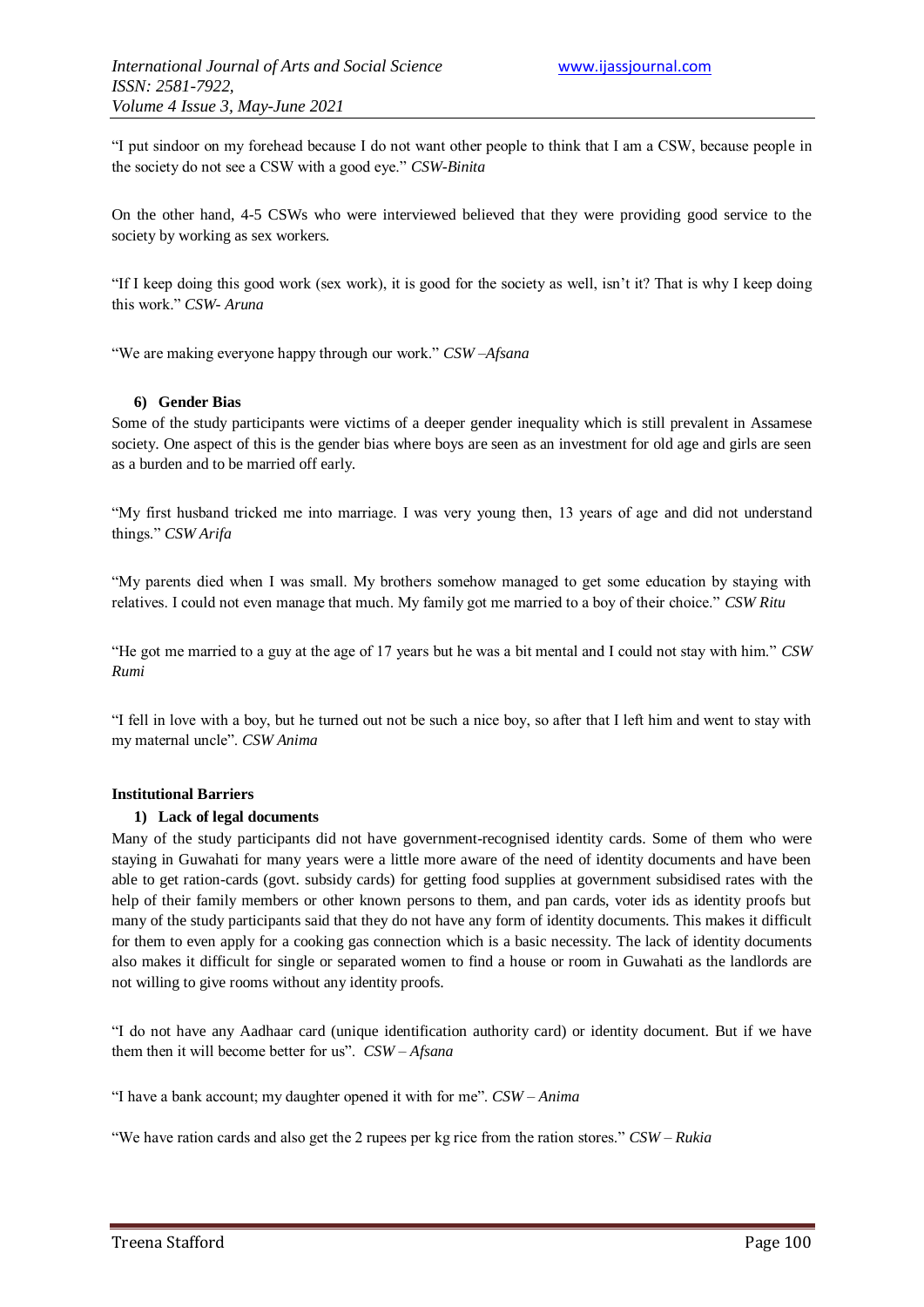"We have told them about some schemes from the government in their villages where the government is providing money to the villagers for building houses. We have provided them with the information but it is up to them if they want to take the facility or not, because we cannot help further with that. We try and help them with whatever possible from our side but because most of them do not have documents they are unable to access the services and schemes of the government." *Key Informant 4*

"The government schemes that are available for poor and marginalised women are for the Below Poverty Line (BPL) women in general and not necessarily specific for sex workers." *Key Informant 1*

"We make use of their PAN cards (govt. issued Identity cards for tax payers which can be used as Identity proof), Voter Ids (govt. issued voting identity cards) and house rent agreement with the landlords to help CSWs open bank accounts. But the girls who do not have those we are not able to help them to open bank accounts. But the identity is usually made for a different profession and nowhere do they introduce themselves by this profession, because no one in this society recognises this job." *Key Informant 4*

#### **2) Lack of education support**

For sex workers with children, they want to make sure that their children have a better future than them.

"When my daughter passed her class 10 exam everyone in my locality was very happy. My daughter is going to give MA entrance exam by the end of this month. My daughter is asking me to leave this job now and I have told her that once she finishes her studies and finds a government job I will leave this job totally." *CSW-Anima*

#### **3) Unsafe working conditions in informal sector**

Few study participants mentioned that at the jobs that they previously worked at they were asked for sexual favours and they had to do it for free in those work places indicating the vulnerability of poor uneducated female labourers.

"But later on wherever I went for work, men will be always asking for this kind of favour. So after sometime I also got involved in this kind of work. Since everywhere man wanted to get physical then why not to do it for money." *CSW- Rukia*

"But no matter wherever I worked, people wanting physical intimacy were there everywhere" *CSW Anima*

"During the time when I was working in the court office I could not understand many of the things, like my employers used to instruct me to go here and there for official work, to do this and that, and there were many people who were after me, for instance, after the official works were done they used to take me to dhabas and offer me drinks, etc". *CSW Nilima*

#### **Conditions**

#### **Economic Conditions**

#### **1) Stable income**

Income on a regular basis and sufficient enough to cover their household expenses is an important condition that would help CSWs to break their reliance on sex work and help them decide whether to exit. For instance they all said that they would like to do some other kind of jobs if they get an opportunity but the uncertainty whether they would be able to do that work or whether the income earned from that work will be enough to look after their children and families made afraid to take any decision. In the case of the ex-sex worker, she was able to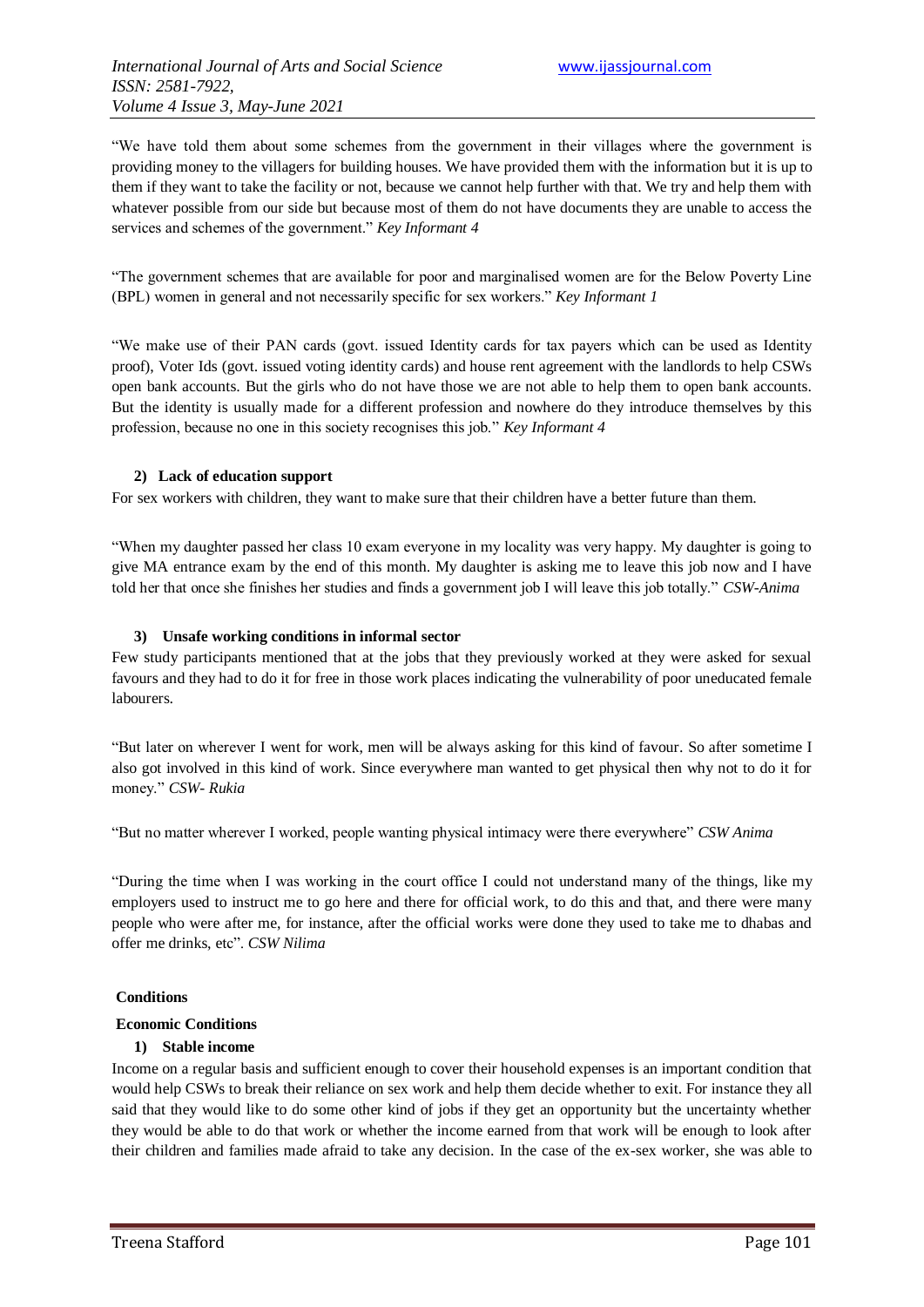leave when her husband's earning became a bit stable and he himself suggested to her to leave the sex work profession.

"They have to maintain their family. The husband's income is not sufficient or is not enough to cover all these expenses. Hence the female wants to earn some income and this income becomes a little easy. It does not need too much labouralso, they do not need to invest too much of time also and the income earning is very good." *Key Informant 2*

"It is very difficult for girls to exit because it becomes like a chain system, one customer will bring in more customers and the income goes on increasing. Even in my case I was able to earn 10,000 rupees from a single customer sometimes." *Ex Sex Worker – Shargun*

### **2) Alternative opportunity**

The CSWs skills for other works are mainly labour intensive such as weaving, basket making, stitching etc. The income that they can make out of these labour intensive works is very less compared to the income that they can make from sex work.

"For example the younger girls are earning 15000-20000 rupees in a month but if we try to take them out and provide for an alternative arrangement then we will not be able to pay so much of amount to them."*Key Informant 4*

"The likelihood of them taking up other livelihood options and leaving this work is very less because there is very less options for them and no one can give that amount of money which they are earning from this work." *Key Informant 2*

One of the study participants said that if she is provided with two sewing machines she would start a shop and earn like that. She said that she is willing to pay for the rent of the shop on her own from the earnings that she will earn from her tailoring works. Whereas another said that she would not prefer to do business and instead would like to work in an office set up. Another participant shared about starting a self-help group whereby she can provide training to girls on basket making and they can sell those baskets and share the profit making among themselves.

"If someone helps me with two sewing machines I am willing to do it. I can pay the shop rent on my own from the earnings that I get from the tailoring works. I just need the starting up and then I can manage it own my own." *CSW – Anima*

"Today I have a brought of friend who knows how to make plastic basket and all. So we are thinking of starting a self-help group among us the CSWs. About 12 of us will make investments and she will train us and also engage some people and sell the baskets, and after the selling of the baskets we will share the profit among us." *CSW – Arifa*

#### **Social Conditions**

#### **1) Support from the family**

The support of the family is another condition which the women or girls need for exiting. The responsibility, particularly financial responsibility of a single women, mother or separated women sometimes becomes too heavy to handle alone. The family support and sharing of responsibilities for these women is very much needed for them to come back to the mainstream society.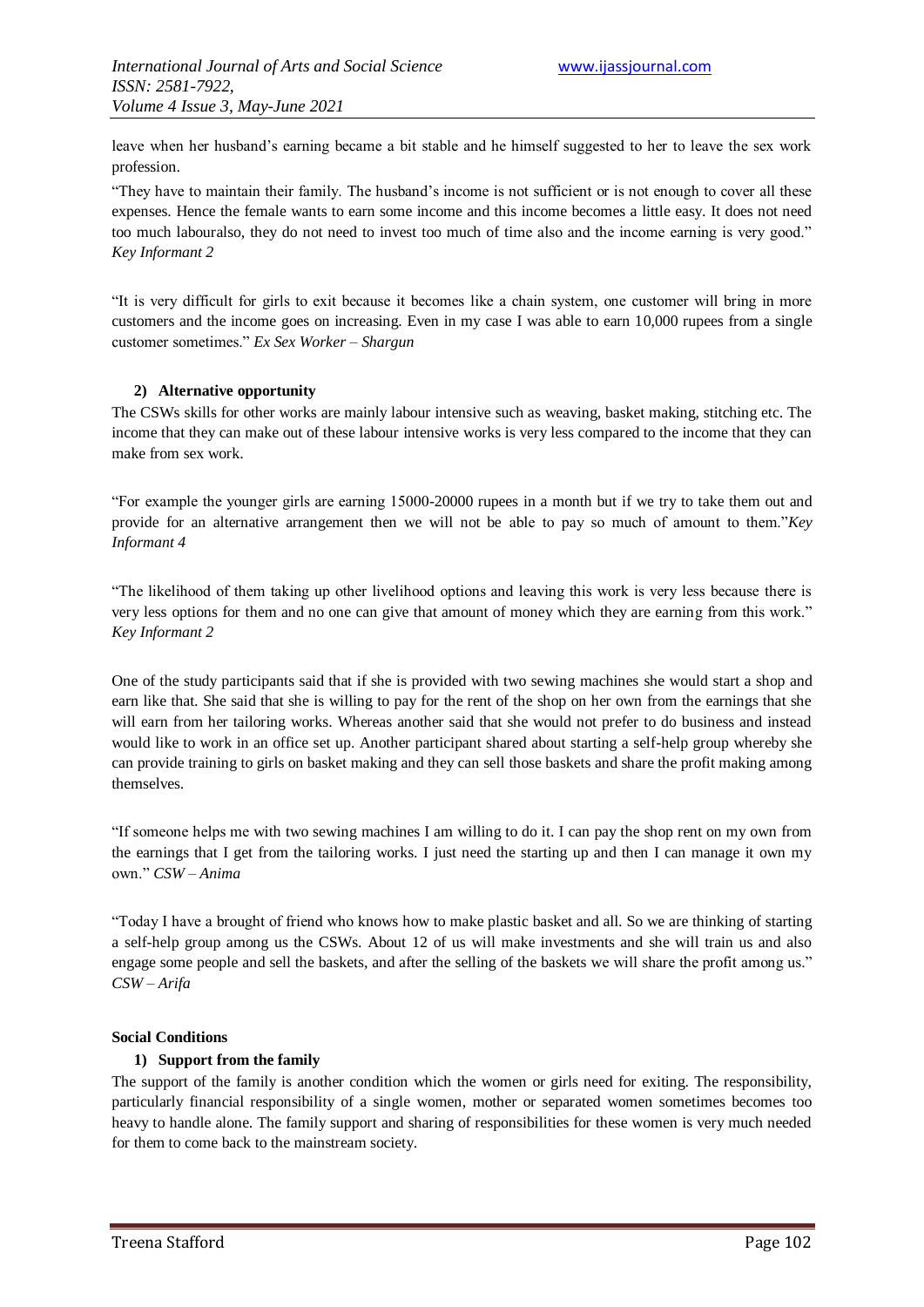"At times what happens the family also do not want them to come back, it is not because they do not want them to come back cause they do not like them, but it is also a source of income for the family, because whatever she earns, a portion of that money comes to the family, so if she comes back the source of income will just diminish or it will just vanish so they prefer them to stay in that work." *Key Informant 7*

"In my house my mother knows about it and no one else. My mother knows as I cannot hide it from her. If I have any problem, I will share it with my mom only. My mother just tells me one thing, if later on our situation improves, like if I am able to start a shop or start a family of my own, then I should stop this work. That she tells me and makes me understand." *CSW- Aruna*

#### **2) Stable relationship**

It was found that most of the CSWs had early marriages or unstable relationships which compelled them to be in this work. Even during the interviews with the Ex–CSW and the current CSWs they said that they have friends who have completely left this work because they got married and they have the financial and emotional support of their husbands and so they do not have to do this work again and that they are well settled with their kids and husbands.

"There are some friends who have exited from this work but I cannot tell you their names because they will get angry at me for telling it to others. At this time they are not working. But they exited this work because they got married and settled down. They also have kids now. The husband is working and doing well so they do not have to go back to this work again." *Ex Sex Worker – Shargun*

"But I will be leaving this work after 4-5 months as I plan to get married with my boyfriend by the end of this year and since he is not aware of this work, I don"t want him to come to know about it because once I get married it will not be easy to hide from him anymore. Prior to him I had a boyfriend who knew about this job of mine but I did not marry him because later on he will abuse me by talking about my sex work profession after marriage." *CSW – Nilima*

"I have one friend who totally left this work. In fact she got married and has two kids as well now. She left this work because of the man she got married to now. That way her luck was good, a man found her and he married her. After marriage she is living well with concrete house and all. She keeps calling me, does video call with me and shows me her kids. He is a good man. Actually he has married before but he has not left his first wife also and has not left my friend also. He has kept her nicely. Now she has two kids also, one boy and one girl. She is happy now." *CSW – Aruna*

#### **3) Desire to leave sex work**

Another important pre-condition that has to exist for CSWs to leave this industry is willingness to leave sex work. It is important that the women have the mental and emotional strength to take this decision.

"I do not want to leave this job, why will I leave this job, I am free now and no one stays with me. I am making my income through it. The income from this helps me pay house rent, electricity and my day to day expenses. What other job will I get?" *CSW – Afsana*

"I had asked one of them directly, but she said that it is not possible for her to leave this work." *Key Informant 3*

"My husband is earning 12000 rupees a month and my two sons are working and earning daily wages of Rs 550 every day. So even if I do not do this work I can manage with my husband"s and son"s income. Even if I do not do this work my house will run. But then again I think that I can earn some money and utilise it for my own expenses." *CSW –Munmi*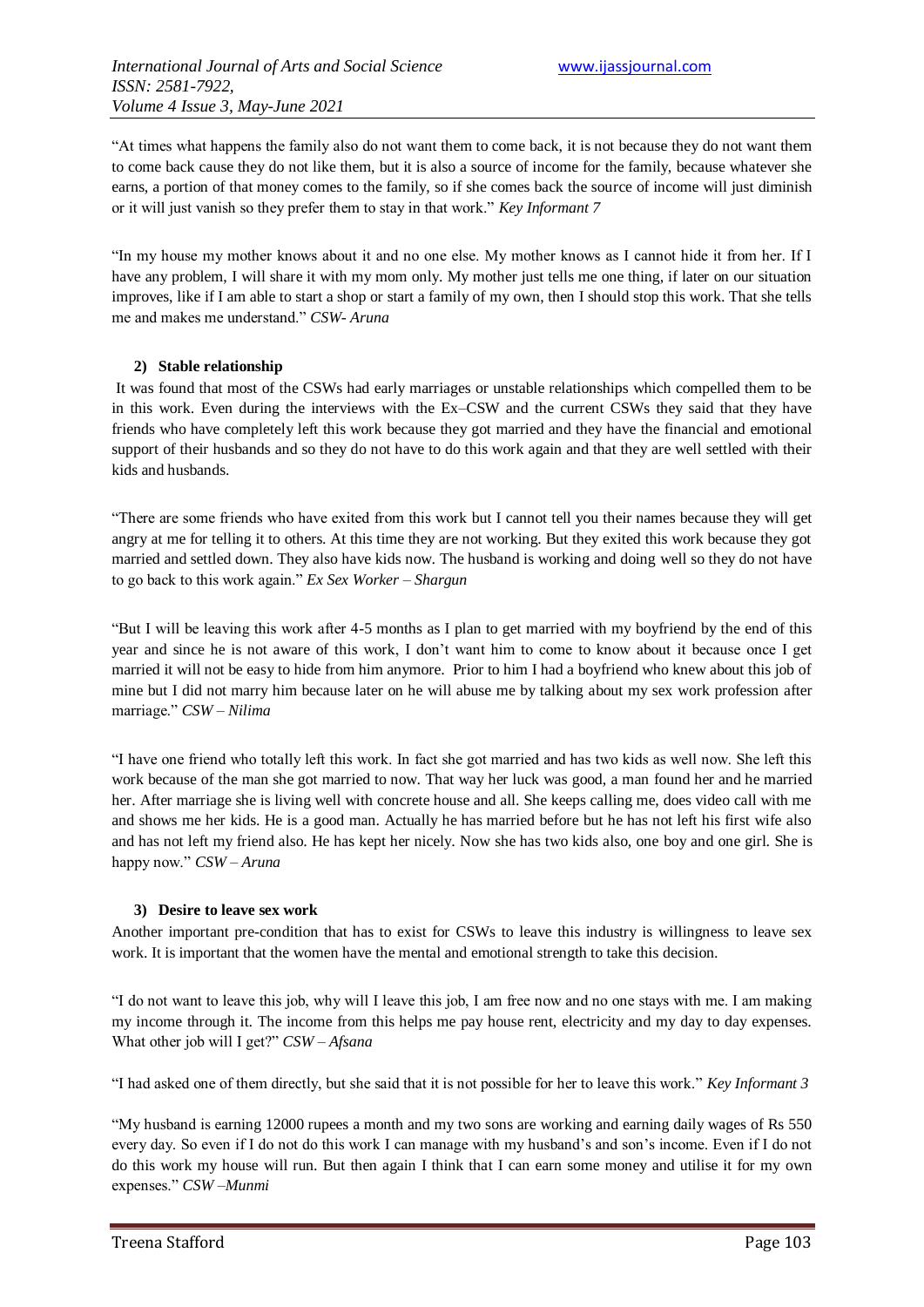"Actually I want to leave this work only because the only tension I had was for my daughter. Now my daughter got married herself. She got married nicely and staying nicely. I have no more tension. Now I have a younger brother next to me who is little ill mentally so his wife and two kids I am looking after. If they want or need something I only give them. That is why I am still doing the work. If this problem was not there I would have stopped doing this work totally. Now knowingly I do not feel like leaving this work and suffering." *CSW – Aruna*

"I wanted to show my family and husband that I can look after my son on my own. I also bought land and property in my village and also bought a night super bus. I have made enough money now and can return to my village and start a shop there and do business there." *CSW – Arifa*

"I took up the responsibility of my whole family. At one time I used to earn a lot of money, but whatever I earned I was not able to use much on myself, but completed building a house in my village." *CSW – Nilima*

Interestingly, in my interview with a key informant who is director of a shelter home (Ujjwala Centre) for rescued girls from trafficking, she mentioned that girls who are trafficked against their will and have been rescued have the willingness to leave sex work. The CSWs who have entered voluntarily after meeting madams or pimps although out of financial compulsions have less desire to leave and exit sex work.

In rare cases such as one ex- sex worker, she said that she was more determined to find some other work because of the fact that she had a baby and she did not want her child to have any kind of bad influence because of her sex work. Also other facts like her husband and her other family members became aware of her work and were asking her to leave the work. She also had better educational qualification compared to most other sex workers who are involved in this work who hardly have any skills or qualifications, her husband"s income was improving slowly and support from other family members to look for other jobs/livelihood opportunities made her stick to her decision and not return to sex work again.

#### **4) Support from the society**

In the context of Assamese society it seems that the sex workers were not confident of coming out or opening up to the mainstream society as sex workers. There were instances where if the neighbourhood came to identify them as sex workers they would be chased out of their homes or localities. Support from the society for the sex work profession is necessary for sex workers to exit and reintegrate, otherwise any reintegration has to be in secrecy, which can have its own share of damaging consequences.

"This job is not accepted by anyone in our society, no religion or caste will allow this to happen. No man will allow his woman to go and sleep with another man. Even if the man is blind he will not allow his wife to go and sleep with another man. Then how will the society accept this job*." CSW –Afsana*

"Society should accept this work also. I want to tell something, if today I tie my stomach and lie down at home the society will not come to feed me or give. So they do not have a right to tell me anything also. If someone tells me this kind of words, I directly tell it to them, ok come and feed us." *CSW –Aruna*

"The first problem that the girls face while going into the mainstream society is that when we try and send back the girl to their homes, even if the family is willing to accept the girl back, the village is not willing to take her back into their village or society. Then our counselor has to go there and conduct meetings. We tell them that the girl was with us, she has been learning works with us." *Key Informant 9*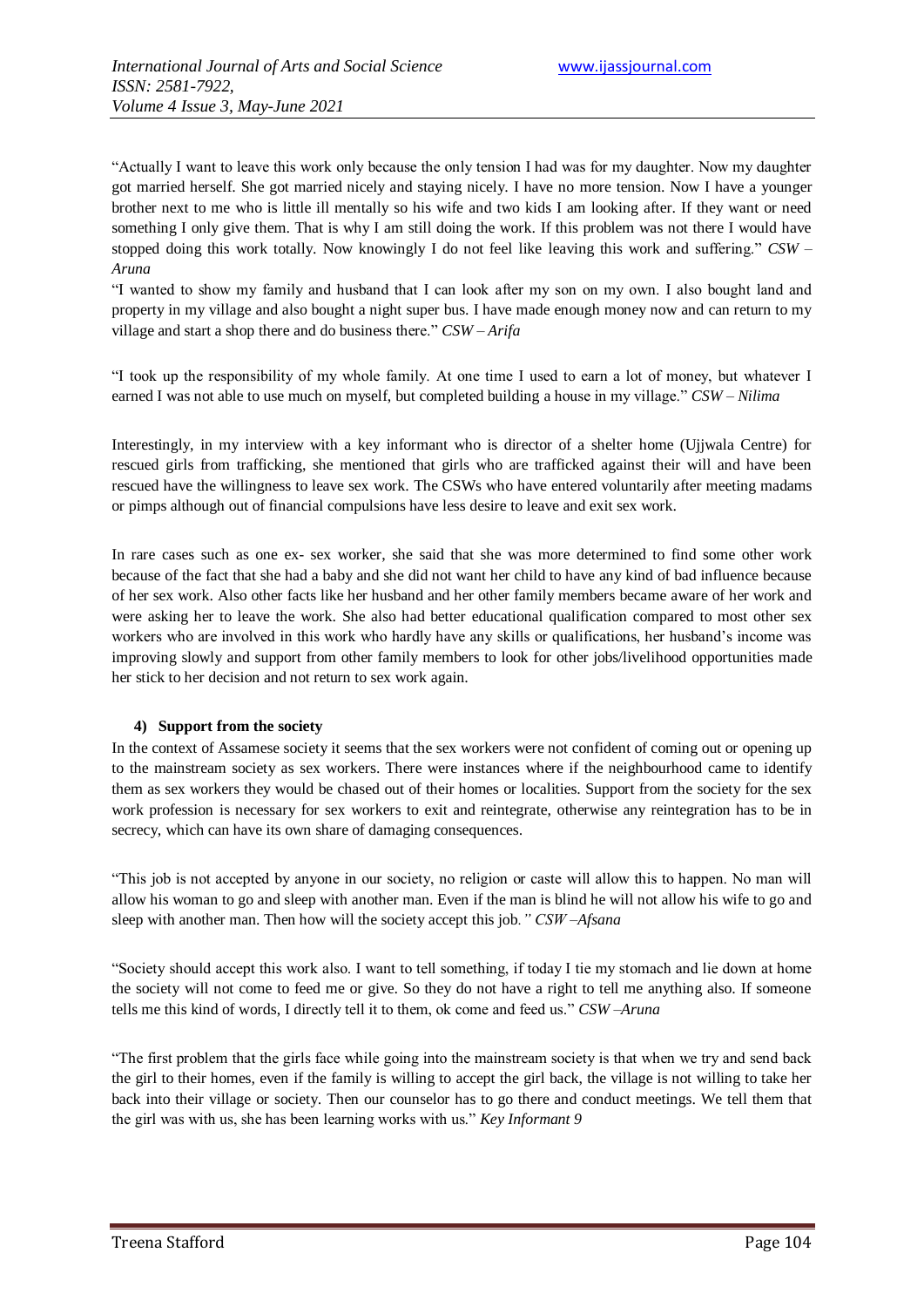#### **Institutional Conditions**

#### **1) Educational support for children**

The cost of education makes it difficult for sex workers to think about leaving their source of income. Although universal education for children up to 16 years is provided by the Indian government in government schools, there is no similar provision for higher secondary and beyond. Due to the poor implementation of the universal education scheme for children upto 16 years too, these government schools have issues of poor infrastructure, absentee teachers etc. as a result of which they are not a preferred schooling option for Assamese who have the option to choose.

"I paid 100,000 rupees for my son"s admission fee in the engineering college. I had put my son in good private schools and colleges earlier." *CSW- Arifa*

"When my daughter passed her class 10 exam everyone in my locality was very happy. My daughter is going to give MA entrance exam by the end of this month. My daughter is asking me to leave this job now and I have told her that once she finishes her studies and finds a government job I will leave this job totally." *CSW-Anima*

#### **2) Social security nets**

There are few schemes in Assam that target informal workers in factories as well as social health insurance for the BPL (Below Poverty Line) people. However, access is very difficult for many sex workers due to the many legal documents required which the sex workers do not have the awareness of or even the time to look for. Most often the benefits available from the schemes are also not worth the effort. In this situation, social security nets in the form of micro-finance assistance to start up a business, revolving funds among Self-Help Group members etc. can be provided.

"There is neither any help from the government nor any help from the NGOs. There are so many needy persons than me how can the government help me alone. There is a girl who will come to meet you. She is so poor, her husband left her and she has two kids, how will she take care of herself and her kids now." *CSW –Munmi*

"We have received no help from the government. Some people have received some help from government through some schemes and all. But we have not received anything till now." *CSW- Ritu*

"No help is there from the government side; unless someone gets affected by HIV/AIDs then may be some health related services are provided." *CSW –Nilima*

"We have even given some of them with small wooden boxes to open Pan Shop. But it was from our own side and was not under any government scheme or anything. The wooden box comes for 2000-3000 rupees and if the initial supplies are given for say 1000-2000 rupees, the total cost will come around 4000-5000. That is how they run their houses. But even then they would be contracting girls for the customers as a side business. Because they are old now and they keep other girls under them now. They do pimping work after they stop doing the work themselves." *FG Discussion*

#### **3) Legal support**

Majority of the sex workers have little to no education and many of them find it difficult to access relevant documents such as ID cards, Voter ID cards etc. Due to this they also are unable to access any schemes that come from the government such as subsidies for the poor, health insurance for the poor, housing schemes for the poor, etc. that could have made their life a bit easier. Access to free legal assistance is important for these women.

"I do not have any Aadhar card (unique identification authority card) or identity card. But if we have them then it will become better for us." *CSW-Afsana*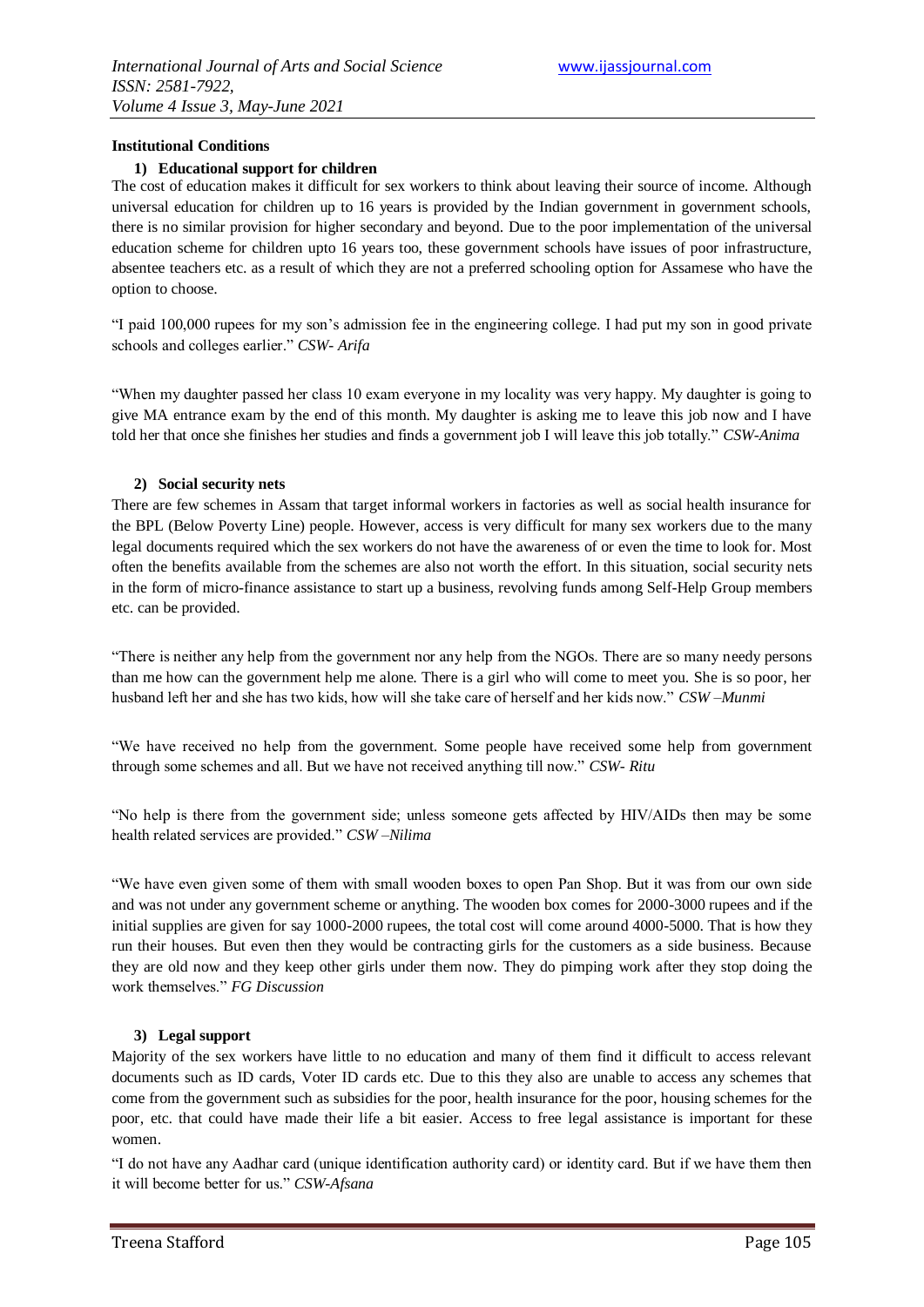"We have told them about some schemes from the government in their villages where the government is providing money to the villagers for building houses. We have provided them with the information but it is up to them if they want to take the facility or not, because we cannot help further with that. We try and help them with whatever possible from our side but because most of them do not have documents they are unable to access the services and schemes of the government." *Key Informant 4*

#### **4) Safe working conditions in informal industries**

A few of the study participants mentioned cases of sexual harassment, being approached by men and being asked for sexual favours without any payment in their previous jobs. This made them unwilling to keep working at these places and also made them think about engaging in sex work for payment. As many of the informal industries in Guwahati, Assam are unregulated, the vulnerability of poor uneducated girls/women is often preyed upon by men. Informal industries, factories, construction sites, maid services, etc. need to have policies and regulations that protect the rights of these women.

### **V. CONCLUSION**

The study findings show that the sex work occupation in Guwahati is highly mobile and largely hidden with no designated red light area and absence of brothels as found in other states in India and other countries. The CSWs can be broadly separated into two namely the high class sex workers dealing with the higher income clientele and the low class sex workers who deal with the general public. The participants of this study mainly belong to the lower class sex workers although there are crossovers, and they are more vulnerable to financial hardship, to sexually transmitted diseases, have little to no education and engage in labour intensive occupations. The sex industry operates through a hidden well-knit social network and there is a lot of luring into sex work, pimping activity going on due to the profitable incentives involved. The primary target of these madams and pimps are women in financial hardships, working in labour intensive jobs and with little to no education. With a highly mobile operation, the sexual encounter also takes place either at the houses of the CSW, houses of the pimps and madams or at pre-arranged places such as dhabas or lodges in the city. For the CSWs of Guwahati, there are several barriers to exit the sex work occupation and reintegration into mainstream society. Foremost is the profitability of sex work, which in stark contrast to the other occupations available to these girls provides a higher income. Financial hardship is both a cause and barrier to exit sex work as these girls remember their financial conditions at their initiation and have developed a reliance on income from sex work. The fact that there is a lot of in-migration happening from the other districts of Assam or peripheral areas of Guwahati looking for better income opportunities and the existence of madams and pimps who are always looking for potential sex workers among these vulnerable women to increase their own earnings adds to the difficulty. Many girls are victims of failed marriages, financially unstable husbands, and having children to look after. Social institutions such as the patriarchal system that exist in the Assamese society where women have no property rights after getting married or instances like in-laws not wanting to look after the widowed or separated wife makes it further difficult for these women. The need of paying a huge sum of money or other household gifts (dowry) at the time of marriage by the parents of the girl also compels the parents and girls to get married early as she is seen as a burden on the family unlike the son in a family who is seen as an investment by the parents for their old age. These belief systems are more pronounced among the less educated and economically poor off people. As a result, the girls are ill-equipped to take up employment after a failed marriage or death of a husband resulting in some girls resorting to sex work. The pressure of putting the children in good schools and giving them all the facilities which they could not afford themselves also makes poor women look out for any source of income which is available. There is also very limited awareness and interest (possibly due to illiteracy, the lost working hours and very marginal gains from the schemes themselves) from the poor households to apply to different government schemes such as health insurance for the BPL families, different types of national ID cards, subsidised food grains etc. that might have aided their household financing. This results in many of these girls not having legal documents, with the fate worst for those who may have migrated from the neighbouring countries. Literature from various countries have shown that there are some enabling conditions that can alleviate these girls from a reliance on sex work and even stop sex work and reintegrate back into the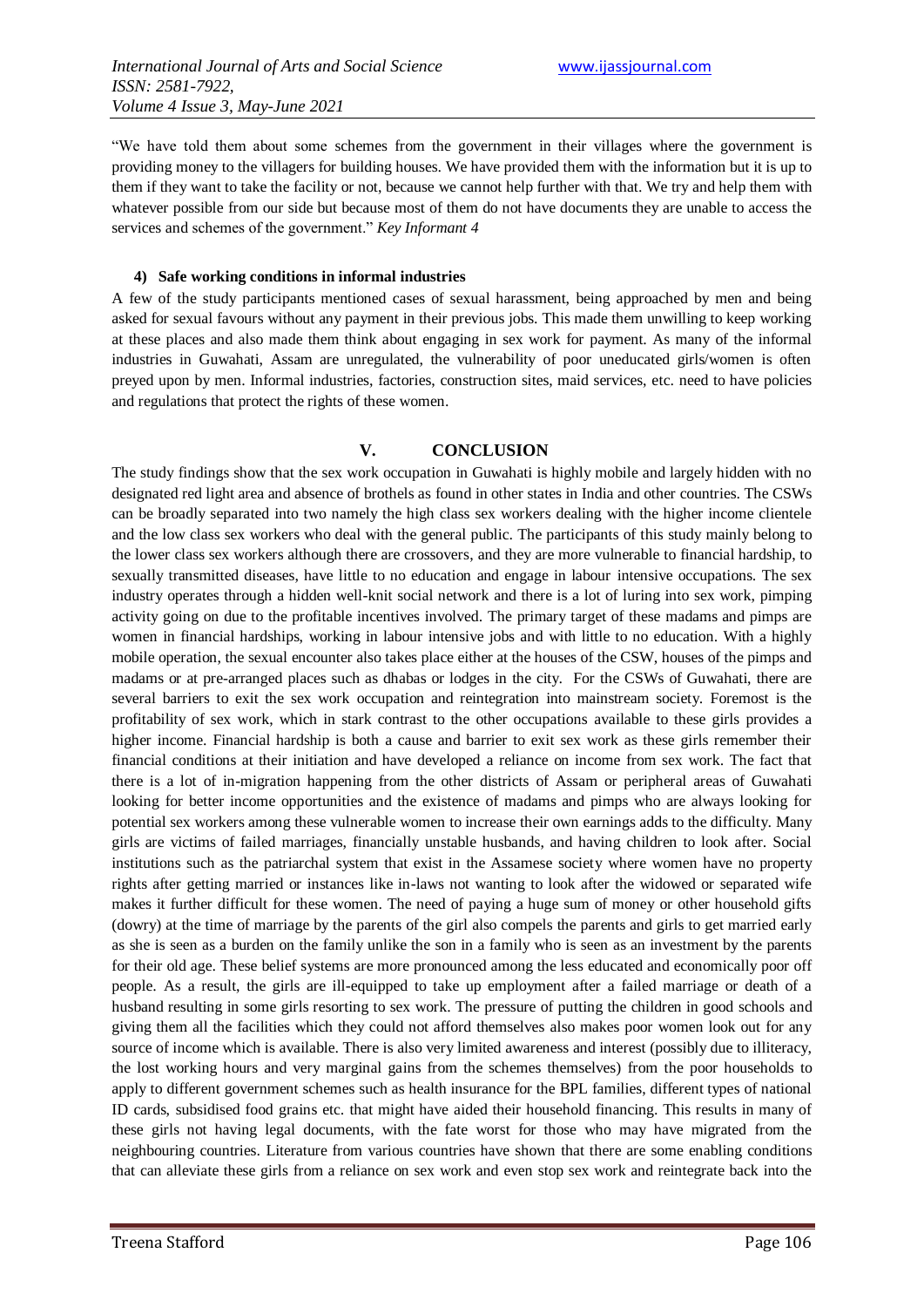society. These conditions are both at the macro level such as alternate earning options as well as at the microlevel taken here to mean the individual level. At the individual level, literature has shown that certain critical life events such as the birth of a child, or a marriage can make a sex worker decide to exit. A similar finding is found in Guwahati, where a husband finding financial stability and the welfare of their new girl child made a sex worker to exit the occupation. Another critical event was the girl"s family finding out about her involvement in sex work. It has to be said that some family members such as mother, sisters etc. of these girls are aware of their involvement in sex work but are dependent on their monetary support and do not object as long as the girls send money back to them. For a sex worker to move towards exiting sex work, she needs a financially stable husband or partner, less dependency from her family on her earnings, educational support for her children and importantly a new viable alternative livelihood option which effectively should be able to provide her enough income to manage a household. Literature in countries such as Kenya has also shown that alternate livelihood strategies such as micro-enterprises for sex workers can lead to sex workers stopping sex work and reducing their reliance on sex work for income and reducing their sexual partners. At the moment, very little provisions have been offered or made available to the sex workers of Guwahati. It is possible that similar strategies will achieve similar successes with the sex workers of Guwahati, Assam. The strategy needed for Guwahati based on the findings is both preventive, to be able to stop vulnerable women from entering sex work, and rehabilitative, to reduce reliance on sex work and eventually exit by replacement of income source with an alternate livelihood option.

### **VI. RECOMMENDATIONS**

The findings have shown that the CSWs in Guwahati share many similarities with their peers elsewhere on the issue of exit and reintegration. However, there are many barriers and conditions that remain unique to Guwahati, Assam and that entails a contextualized approach to provide recommendations towards any new intervention strategy.

- $\triangleright$  Firstly, the majority of CSWs (excluding high end escorts) in Guwahati share a common profile of being in poor financial condition, having little to no education, engaged in labour intensive low skilled-low pay jobs and got initiated into sex work through madams and pimps, be it friends or acquaintances at previous jobs. Based on this finding, the link between the network of the sex industry madams/pimps and the vulnerability of women having the aforementioned characteristics into initiation to sex work can be seen. The lack of regulation in the informal sector e.g. factories, construction sites, maid services etc. also make it unsafe for these women who are already vulnerable due to their poor economic conditions. As such, a possible intervention strategy can include preventive steps addressing the vulnerability of these women before initiation. These would involve awareness generation through outreach and advocacy and legal aid for safer working conditions for women in informal industries.
- $\triangleright$  Secondly, majority of CSWs rely on sex work income to manage their households but are not averse to alternative livelihoods as many of them do engage in other odd jobs besides sex work as they become older. Exit from sex work has to be seen as a gradual process of reducing a reliance on sex work income and not an event, by taking up alternate commercial activities, building confidence and eventually replacing sex work with the other livelihood activity. To be able to reduce this dependency on sex work income, a rehabilitative strategy comprising of risk free micro-loans for small businesses, skill development and mentorship, legal aid to support access to government schemes and advocacy can be provided.
- $\triangleright$  Thirdly, further research study can be commissioned building on the findings of this study. This may include mapping studies of the at risk population, vulnerability assessments as well as occupational health and safety to promote the highest degree of physical, mental and social well-being of informal sector workers in Guwahati, Assam.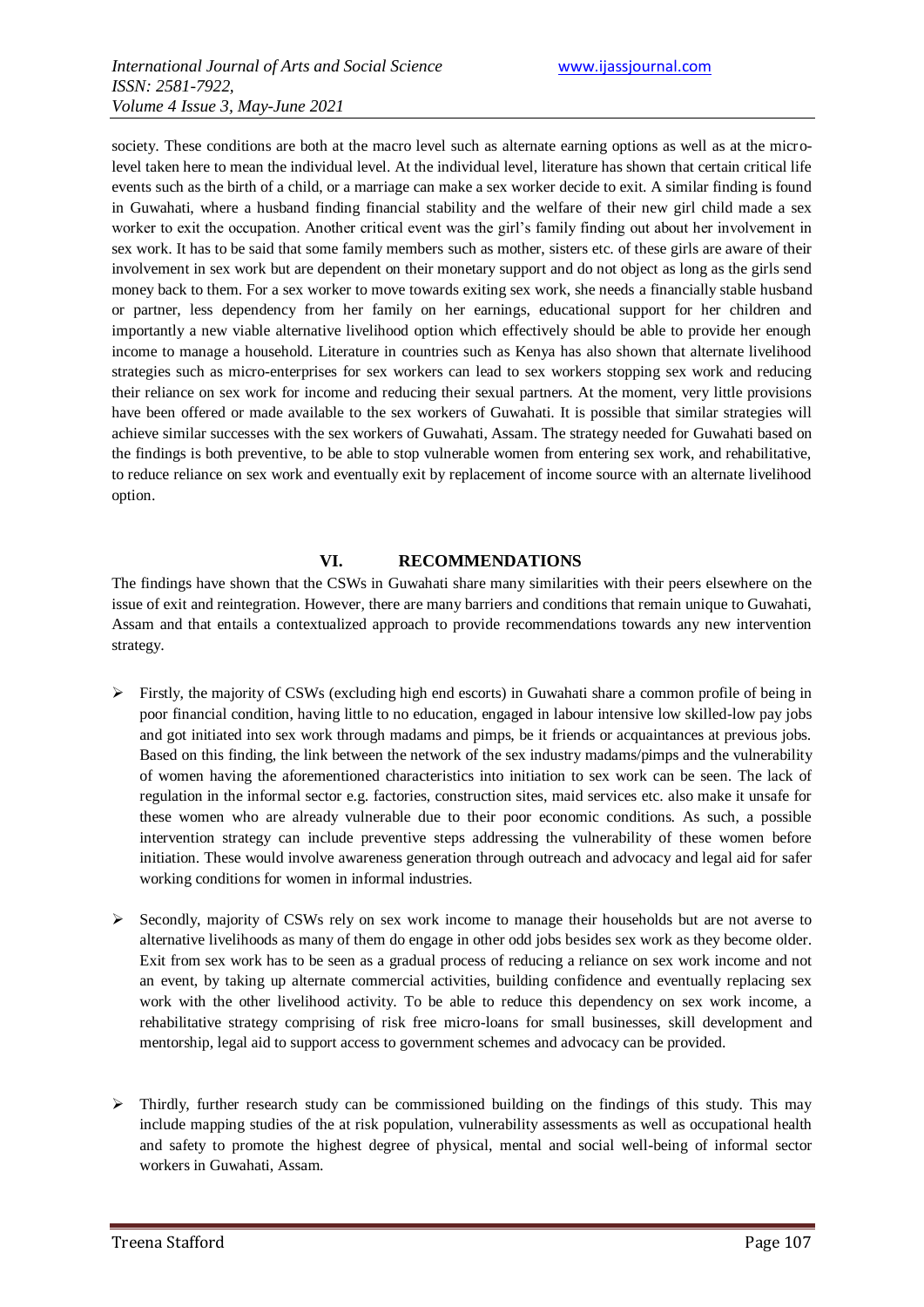### **Annex 1: Logical model of alternative livelihood intervention for Guwahati, Assam**

| <b>Target</b><br>population | Females in Guwahati between the age group of 16-35 years working in low skilled labour intensive occupations, with low education and income inclusive of both<br>locals and migrants as well as those already engaged in sex work                       |                                                                        |                                                                                                                                                   |                                                                                                                                                                                                                                           |                                              |  |  |  |
|-----------------------------|---------------------------------------------------------------------------------------------------------------------------------------------------------------------------------------------------------------------------------------------------------|------------------------------------------------------------------------|---------------------------------------------------------------------------------------------------------------------------------------------------|-------------------------------------------------------------------------------------------------------------------------------------------------------------------------------------------------------------------------------------------|----------------------------------------------|--|--|--|
| <b>Target</b><br>number     | 2000 (to be revised after mapping study)                                                                                                                                                                                                                |                                                                        |                                                                                                                                                   |                                                                                                                                                                                                                                           |                                              |  |  |  |
| <b>Strategies</b>           | <b>Proposed activities</b>                                                                                                                                                                                                                              | <b>Inputs</b>                                                          | <b>Outputs</b>                                                                                                                                    | <b>Outcomes</b>                                                                                                                                                                                                                           | <b>Means of verification</b>                 |  |  |  |
| Prevention<br>outreach      | Mapping of target population<br>Vulnerability & Risk Assessment<br>of target population                                                                                                                                                                 | Assessment study                                                       | Assessment study completed<br>with mapping data and<br>vulnerability/risk profiles by<br>first 2 months                                           | Data on vulnerable women and<br>their risk and vulnerability profiles<br>available for intervention program                                                                                                                               | Study hard copy                              |  |  |  |
|                             | labour<br>Weekly outreach to<br>intensive jobs sites,<br>labour<br>intensive workers to<br>build<br>awareness about vulnerability,<br>dangers of pimps and sex<br>industry & alternative options<br>Identification of new target<br>(new migrants etc.) | <b>IEC</b><br>material<br>on<br>prevention of trafficking,<br>sex work | outreach sessions conducted<br>with 2000 target population<br>by year 1                                                                           | 2000 vulnerable women sensitized<br>and diverted from the pimps and<br>sex work by year 1                                                                                                                                                 | Project reports                              |  |  |  |
|                             | Advocacy with supervisors and<br>owners of factories, industries,<br>construction companies                                                                                                                                                             | Advocacy package for<br>safe workplace policies<br>for women           | Sensitization and advocacy<br>meetings conducted with xx<br>number of supervisors and<br>owners of informal industries<br>and job sites by year 1 | Xx number of supervisors and<br>owners of informal industries and<br>job sites sensitized on safe<br>workplace conditions for women<br>XX number of informal industries<br>have workplace polices on safety<br>and equal rights for women | Project reports<br>Workplace policies signed |  |  |  |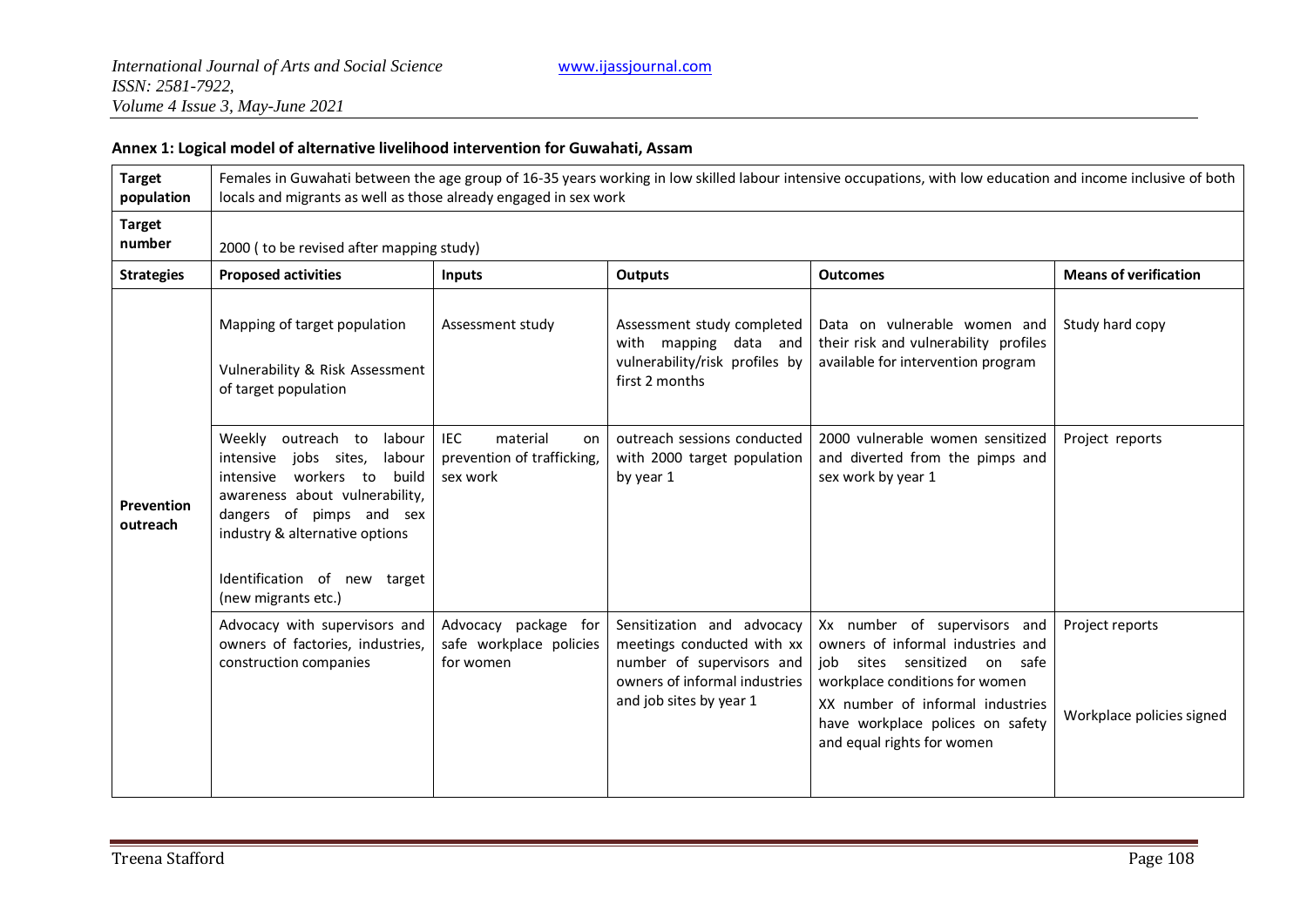|                                       | Free legal assistance through<br>helpline and in person at<br>Guwahati court   | Helpline<br>Legal volunteers                                                                                        | Helpline number provided to<br>target group<br>Legal aid cell established<br>with legal volunteers            | Target pop are able to get legal aid<br>and receive assistance throughout<br>the year                                                                                                                                | Project reports |
|---------------------------------------|--------------------------------------------------------------------------------|---------------------------------------------------------------------------------------------------------------------|---------------------------------------------------------------------------------------------------------------|----------------------------------------------------------------------------------------------------------------------------------------------------------------------------------------------------------------------|-----------------|
|                                       | Spouse/partner<br>counselling<br>sessions                                      | Counselling module<br>Counsellor                                                                                    | Counselling<br>sessions<br>conducted for xx number of<br>married<br>target<br>families<br>conducted by year 1 | Xx number of married partners are<br>able to discuss openly their<br>hardships, and understand the risk<br>of separation as well as the steps to<br>supporting each other                                            | Project reports |
| Rehabilitati<br>on<br><b>Services</b> | Enlisting and providing low risk<br>loans                                      | Micro-finance/loan<br>for<br>low risk small business<br>activities                                                  | Xx number of target pop are<br>enlisted and started on small<br>business by year 1                            | Xx number of target pop are able to<br>reduce reliance on sex income and<br>able to depend on small business<br>income by year 1                                                                                     | Project reports |
|                                       | Skill development training                                                     | Facility based courses                                                                                              | Xx number of target pop are<br>trained on different skills as<br>per their profile by year 1                  | Xx number of target pop are able to<br>independently run a small business<br>using their training by year 1                                                                                                          | Project reports |
|                                       | Business skills training (financial<br>literacy, opening bank account<br>etc.) | Training<br>package/module                                                                                          | Xx number of target pop are<br>trained on different skills as<br>per their profile by year 1                  | Xx number of target pop are able to<br>independently run a small business<br>using their training by year 1                                                                                                          | Project reports |
|                                       | Mentorship                                                                     | Mentor                                                                                                              | Xx number of target pop<br>have access to a mentor for<br>small businesses by year 1                          | Xx number of target pop have clear<br>cut plans and independently run a<br>small business with guidance from<br>mentor by year 2                                                                                     | Project reports |
|                                       | Promotion of a savings culture                                                 | Part of training pack                                                                                               |                                                                                                               |                                                                                                                                                                                                                      |                 |
|                                       | Free legal assistance                                                          | Legal/accompanied<br>assistance for ID cards,<br>government subsidies,<br>social health insurance,<br>other schemes | Helpline number provided to<br>target group<br>Legal aid cell established<br>with legal volunteers            | Xx number of target pop are able to<br>get legal aid and receive assistance<br>throughout the year<br>Xx number of target pop are able to<br>access ID cards, other government<br>subsidies, social health insurance | Project reports |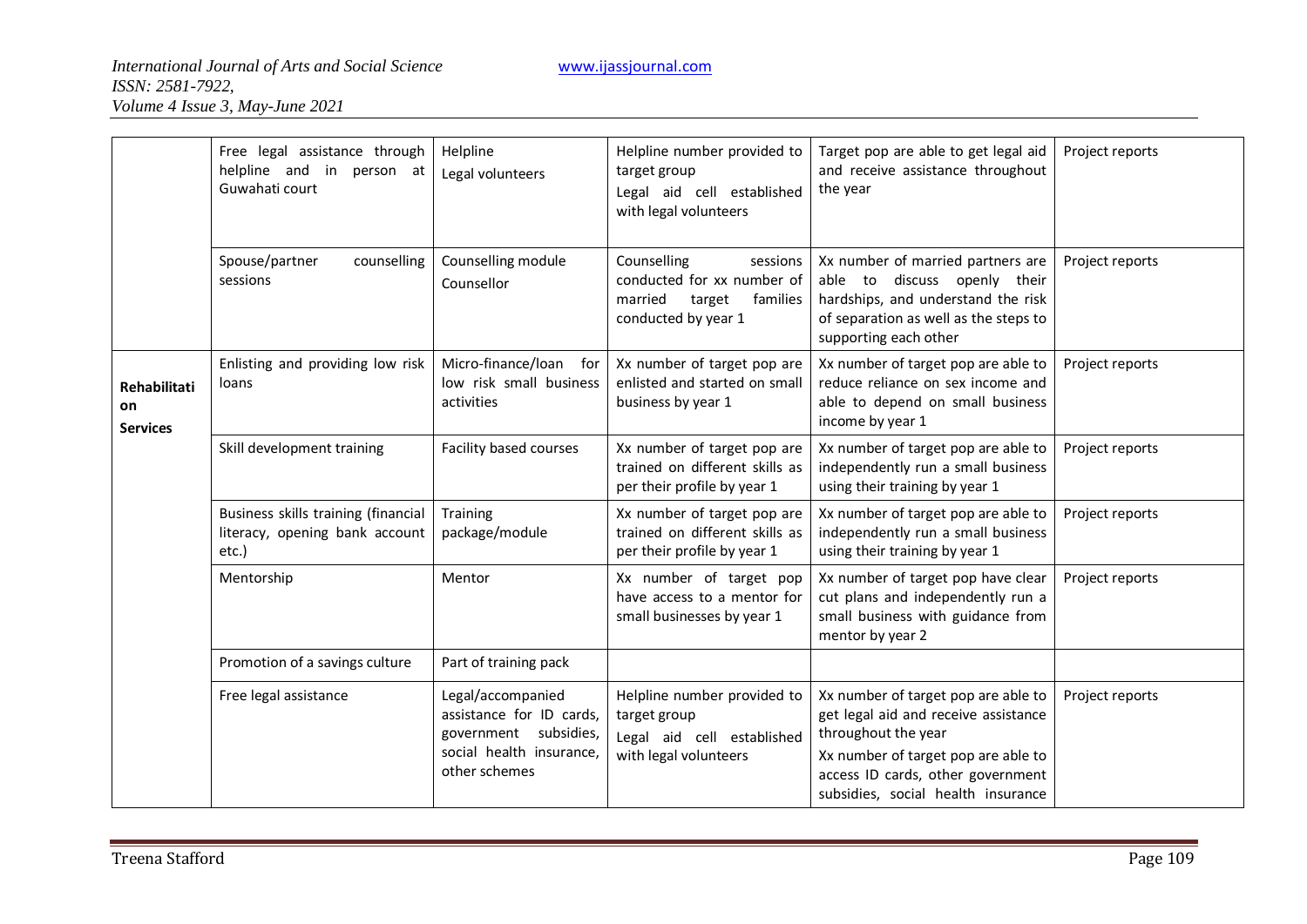|                                                                                                                                            | Advocacy for property<br>rights, safe workplace<br>polices, regulation for<br>informal<br>in<br>women<br><i>industries</i> |                                                                                                                  | and schemes<br>Workplace polices on safety and<br>equal right of women in informal<br>industries                              |                               |
|--------------------------------------------------------------------------------------------------------------------------------------------|----------------------------------------------------------------------------------------------------------------------------|------------------------------------------------------------------------------------------------------------------|-------------------------------------------------------------------------------------------------------------------------------|-------------------------------|
|                                                                                                                                            |                                                                                                                            |                                                                                                                  | Evidences for advocacy on property<br>rights, inheritance rights for women<br>etc. collected                                  |                               |
| Education scholarships/loans                                                                                                               | Educational<br>loans/scholarship<br>for<br>children of CSWs                                                                | Mapping<br>access<br>to<br>on<br>financial<br>assistance<br>tor<br>education of children<br>of<br>CSWs conducted | Access to financial assistance for<br>education of children of CSWs<br>established                                            | Project reports               |
| with CSR<br>Linkages<br>set<br>up<br>public<br>divisions<br>of<br>private<br>institutions,<br>government<br>departments for sustainability | Linkages strategy/plan                                                                                                     | Linkage developed with CSR<br>divisions of xx number of<br>public private institutions by<br>year 1              | XX number of target pop are able to<br>get financial assistance/micro-loans<br>from CSR for their small business by<br>year 2 | Project reports<br>MOUssigned |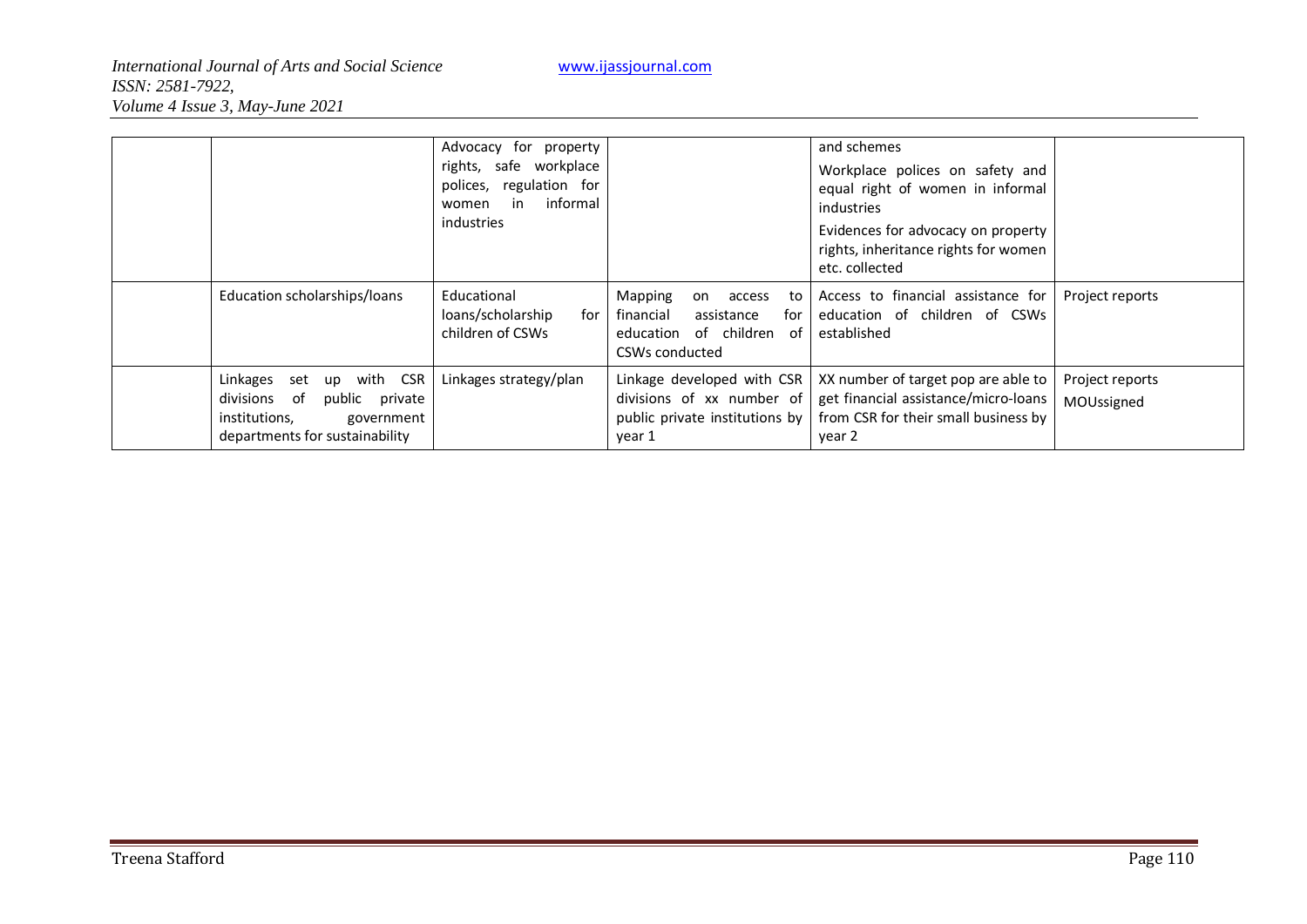#### **REFERENCES**

- [1] Govt.of India (2017). Districts of India, Available through :<http://districts.nic.in/districts.php?sid=AS>
- [2] Govt.of India, (2011). Census of India, *Population Census.*
- [3] Govt. of Assam, Niti Ayog and UNDP, (2003).Assam Human Development Report.
- [4] Indian Tea Association (2017). Districtwise Indian Tea Production.
- [5] Saikia, J., 2011. Supply Chain Linkages and Constraints in Natural Silk Sector of Assam: *A study of Muga and Eri Silk*, 1(3).
- [6] UNDP, (2004). Income, Employment and Poverty *in Assam Human Development Report 2003*. Chapter 2. Govt. of Assam.
- [7] Govt of India,(2011), Census of India, *Socio Economic and Caste Census(SECC)*.
- [8] Joseph,J.&Narendran,V.(2013). Neither Here nor There: *An Overview of South-South Migration from both sides of the Bangladesh-India Migration Corridor.*
- [9] National Crime Records Bureau, (2015). Crime in India, *Copendium*.
- [10] National Aids Control Organisation, (2015). India HIV Estimations 2015, *Technical Report.*
- [11] Assam State Aids Control Society,(2018).HIV Scenario in Assam. Available through: [www.asacs.assam.gov.in](http://www.asacs.assam.gov.in/)
- [12] Ministry of Women and Child Development, (2004). A comprehensive study on "Girls and Women in Prostitution'.
- [13] Weitzer, R. (2009). Sociology of sex work, Annual Review of Sociology, 35
- [14] UCL Institute of Health Equity, (2014). A Review of the Literature on Sex Workers and Social Exclusion.
- [15] May, T., Haracopos, A. and Hough, M. (2000) *For Love or Money: Pimps and the management of sex work.* London: Home Office – Research, Development and Statistics Directorate.
- [16] Buzdugan, R., Halli, S., & Cowan, F.M.(2009). The female sex work typology in India in the context of HIV/AIDS. *Tropical Medicine and International Health*
- [17] Sodhi,S.(2013). Challenges and Barriers Experienced by Women Sex Workers to Accessing HIV/AIDS Services in Chandigarh: Northern India.
- [18] Land H.,&Prabhughate,P.(2012). Sex work in Asia: Update on issues, treatment and prevention on HIV/AIDS.
- [19]Celentano,D.D,.Davies,W.,Go,V.F.,Green,A.M.,Parker,C.B.,Sethulakshmi,C.,Srikrishnan,A.K.(2011)High Prevalence of forced sex among non-brothel based, wine shop centered sex workers in Chennai, India.
- [20] Mukhopadhyay, S.(2018).Sex workers in India, *The Initiative for Policy Research and Analysis*.
- [21] Govt. of India (1956). The Immoral Traffic (Prevention) Act, 1956.
- [22] Goswami,S.(2017). A day with the Sex Workers,<https://readytoreadcom.wordpress.com/2017>